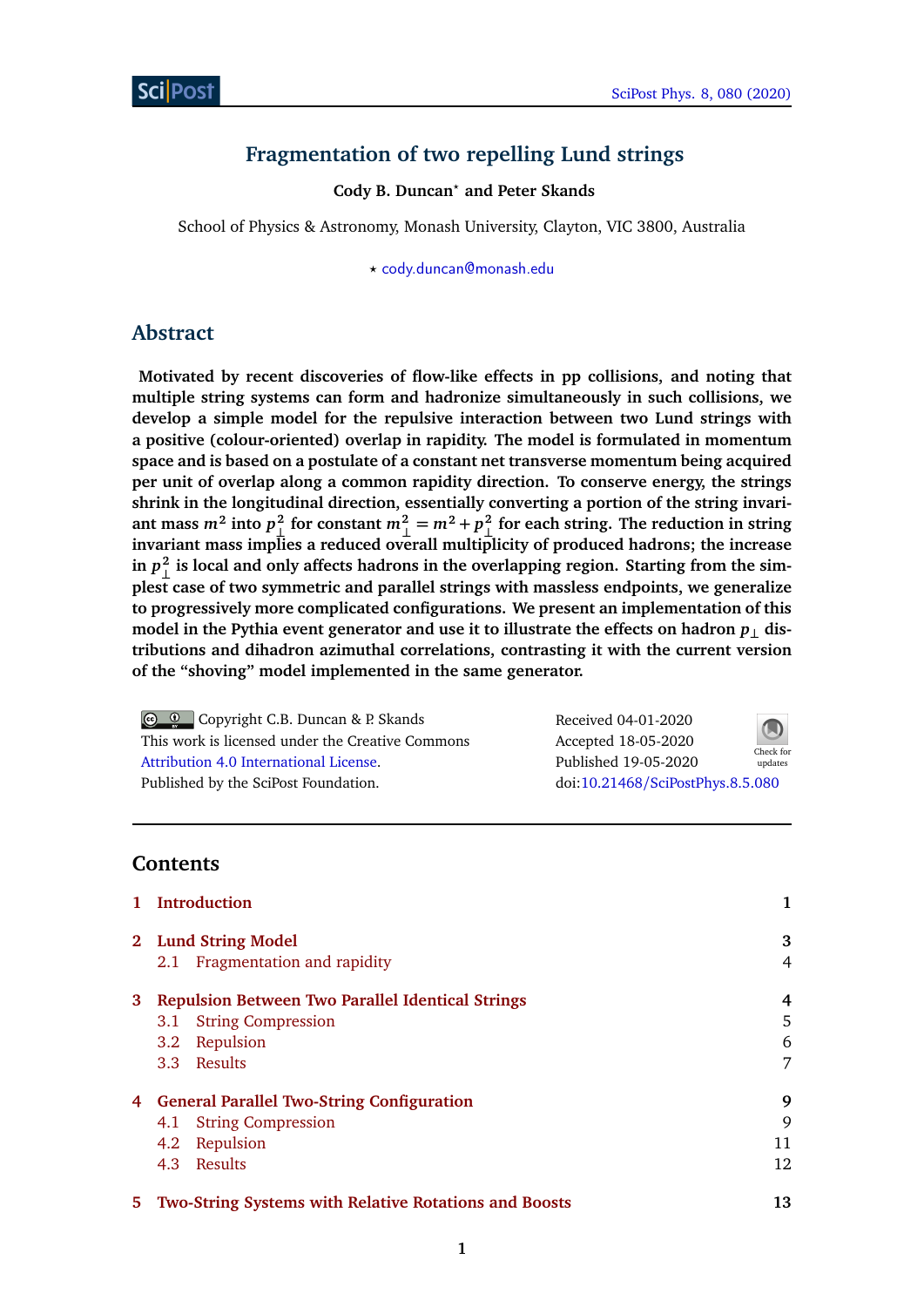## Sci Post

| Symmetric configuration with relative boost<br>5.1 | 14 |
|----------------------------------------------------|----|
| Results<br>5.2                                     | 16 |
| 5.3 Asymmetric configurations                      | 16 |
| 5.4 Rotated configurations                         | 17 |
| 6 Flow and Cumulants for Two-String Configurations | 17 |
| 7 Final-State Hadrons                              | 18 |
| <b>8</b> Strings With Massive Endpoints            | 20 |
| 9 Conclusion and Outlook                           | 21 |
| A String Fragmentation in Pythia                   | 23 |
| <b>B</b> Shoving Model Parameters                  | 23 |
| <b>References</b>                                  | 24 |
|                                                    |    |

# <span id="page-1-0"></span>**1 Introduction**

Hadronization models play an essential role in the description of hadronic events in highenergy collisions, connecting the short-distance physics of quarks and gluons with the observable world of colourless (long-lived) hadrons via a dynamical process that enforces confinement. The two major models of hadronization used in proton-proton event generation are the Lund string model  $[1-4]$  $[1-4]$  $[1-4]$  and the cluster model  $[5-7]$  $[5-7]$  $[5-7]$ , with the former implemented in Pythia [[8–](#page-23-5)[10](#page-23-6)] and Epos [[11,](#page-23-7)[12](#page-24-0)], and the latter in Herwig [[13](#page-24-1)[–15](#page-24-2)] and Sherpa [[16,](#page-24-3)[17](#page-24-4)].

While the Lund string model has been able to qualitatively describe a large number of hadron-level observables from  $e^+e^-$  to proton-proton collisions across a wide range of CM energies (see e.g. MCPLOTS [[18](#page-24-5)]), recent data in particular from the LHC experiments have highlighted some shortcomings. ALICE has shown unequivocally that strangeness production increases as a function of event multiplicity in minimum-bias event samples [[19,](#page-24-6) [20](#page-24-7)], while CMS discovered the near-side ridge in high-multiplicity events [[21,](#page-24-8) [22](#page-24-9)]. The latter has been elaborated upon in a number of studies by both ATLAS and CMS [[23–](#page-24-10)[27](#page-24-11)], and there are also several additional indications of strangeness enhancement e.g. in the underlying event [[28–](#page-25-0) [30](#page-25-1)]. Both of these phenomena are widely believed to have their roots in collective effects, but in the baseline Lund string model, each string hadronizes independently of the others (modulo effects of colour reconnections, see, e.g. [[31,](#page-25-2)[32](#page-25-3)]).

Several proposals have been made that can potentially explain these phenomena. Rope hadronization [[33,](#page-25-4) [34](#page-25-5)] takes aligned strings in rapidity and enhances their string tensions based on a Casimir scaling argument [[35,](#page-25-6)[36](#page-25-7)], leading to increased strangeness production and higher average *p*⊥ values in string breaks. Shoving, a mechanism for microscopic string-string interactions which generates transverse momentum pressure between overlapping strings, was proposed in [[37,](#page-25-8)[38](#page-25-9)] and showed long-range azimuthal correlations. Both the Rope and shoving model have been implemented in Pythia, Dipsy [[39](#page-25-10)], and Angantyr [[40](#page-25-11)]. Alternatively, the approach taken by Epos [[12](#page-24-0)] invokes the notion of a critical string density beyond which a heavy-ion inspired hydrodynamic modelling takes over, which includes collective flow and thermally enhanced strangeness production. Yet a third line of argument is that colour recon-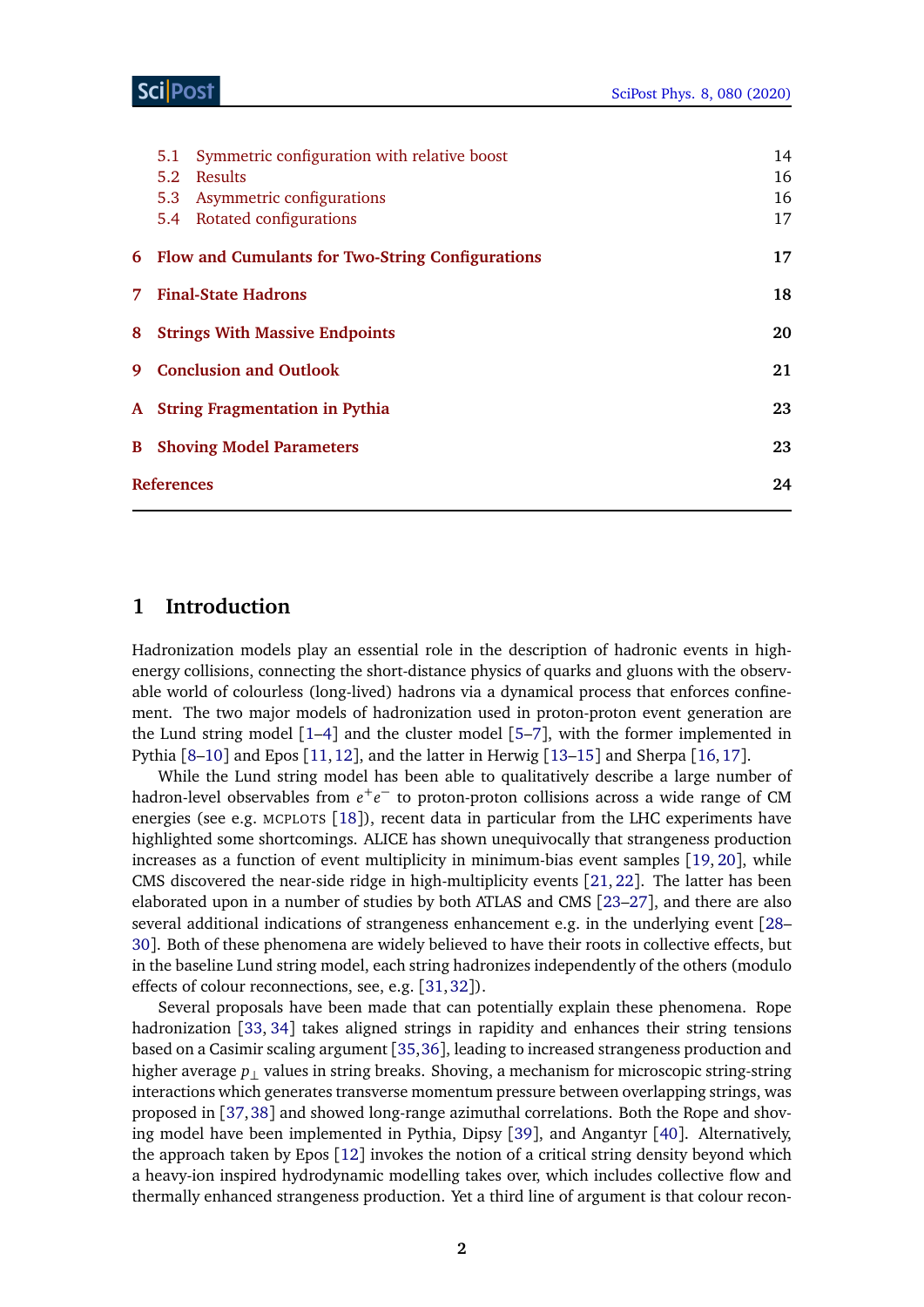nections (CR) can produce flow-like effects [[41](#page-25-12)], essentially by creating net boosted hadronizing systems. Baryon-to-meson ratios may also be altered by CR effects [[42](#page-25-13)] but would have to be supplemented by something like rope hadronization to significantly alter net strangeness fractions.

In [[43](#page-26-0)], the authors studied the effects of a thermodynamic string fragmentation model, which used an exponential transverse mass spectrum instead of the usual Gaussian form for the Lund string model. Recent work on the cluster model has also tried to capture some of the collective-like effects seen by introducing baryonic clusters and strangeness enhancement in Herwig [[44,](#page-26-1)[45](#page-26-2)]. Other approaches to studying and modeling azimuthal correlations in protonproton collision environments include the String Percolation model [[46–](#page-26-3)[50](#page-26-4)], or interference effects from multiple parton interactions [[51](#page-26-5)] or from the BFKL parton shower evolution process [[52](#page-26-6)]. Recent work has investigated the initial state geometry of the collision and the resultant effect on azimuthal anisotropy [[53–](#page-26-7)[55](#page-26-8)]. The Colour Glass Condesate (CGC), a successful framework for describing the collision environment in heavy-ion collisions, has also been applied to proton-proton collisions [[56,](#page-26-9)[57](#page-26-10)]. Kinetic transport theory has also been used to study the potential source of angular correlations [[58](#page-27-0)]. A review of collectivity in small systems can be found in e.g. [[59,](#page-27-1)[60](#page-27-2)].

We here take the same basic starting point as the shoving model [[37,](#page-25-8) [38](#page-25-9)], namely that nearby Lund strings should exert a force upon one another. We focus on repulsive forces since we assume that colour-reconnection models such as [[42](#page-25-13)] (based on colour algebra and stringlength minimisation) provide a first approximation to any attractive effects. We further assume that all of the hadronizing colour charges emanate from a region that is small compared with the typical width of a string. This restricts the applicability of our model to small systems but allows us the simplification of working entirely in momentum space. By contrast, the shoving model adopts an explicit picture of the spatial distribution and time evolution of the strings. (The space-time structure of hadronization in the Lund model was also recently further explored in [[61](#page-27-3)].) Furthermore, the effect of the interaction is in our model represented via a global rescaling of the 4-momenta of the string endpoints combined with a local addition of *p*<sub>⊥</sub> to hadrons formed in regions of string overlap, while the shoving model imparts transverse momentum by adding a number of low-energy slightly massive gluons to each string. Despite similar physical starting points, we therefore do expect some qualitative differences to arise between the shoving model [[37,](#page-25-8)[38](#page-25-9)] and our momentum-space realization of repelling strings.

The article is organized as follows. Sec. [2](#page-2-0) presents a short review of the Lund string model with emphasis on those features that are most relevant to our toy extension model. Sec. [3](#page-4-0) introduces our string-string interaction model in the context of the simplest two-string configuration, and presents how the repulsion is implemented during string fragmentation, and the effects on primary hadron transverse momentum. We then extend this formalism to a more general parallel two-string configuration in Sec. [4](#page-8-0) and then to strings with endpoints with both longitudinal and transverse momentum in Sec. [5.](#page-13-0) To make a connection with the phenomenological characterisations of collective flow used in heavy-ion inspired studies, we illustrate the effects on two-particle cumulants,  $c_2$ {2}, for selected two-string configurations in Sec. [6.](#page-17-0) In Sec. [7,](#page-18-0) we discuss the effects of decays of short-lived primary hadrons. Modifications for strings with massive endpoints are briefly discussed in Sec. [8](#page-19-0) before we conclude and give an outlook for future work in Sec. [9.](#page-20-0)

## <span id="page-2-0"></span>**2 Lund String Model**

The Lund string model  $[1-4]$  $[1-4]$  $[1-4]$  is based on the linear nature of the confinement potential  $V(r) = \kappa r$  between static quark-antiquark pairs separated by distances greater than about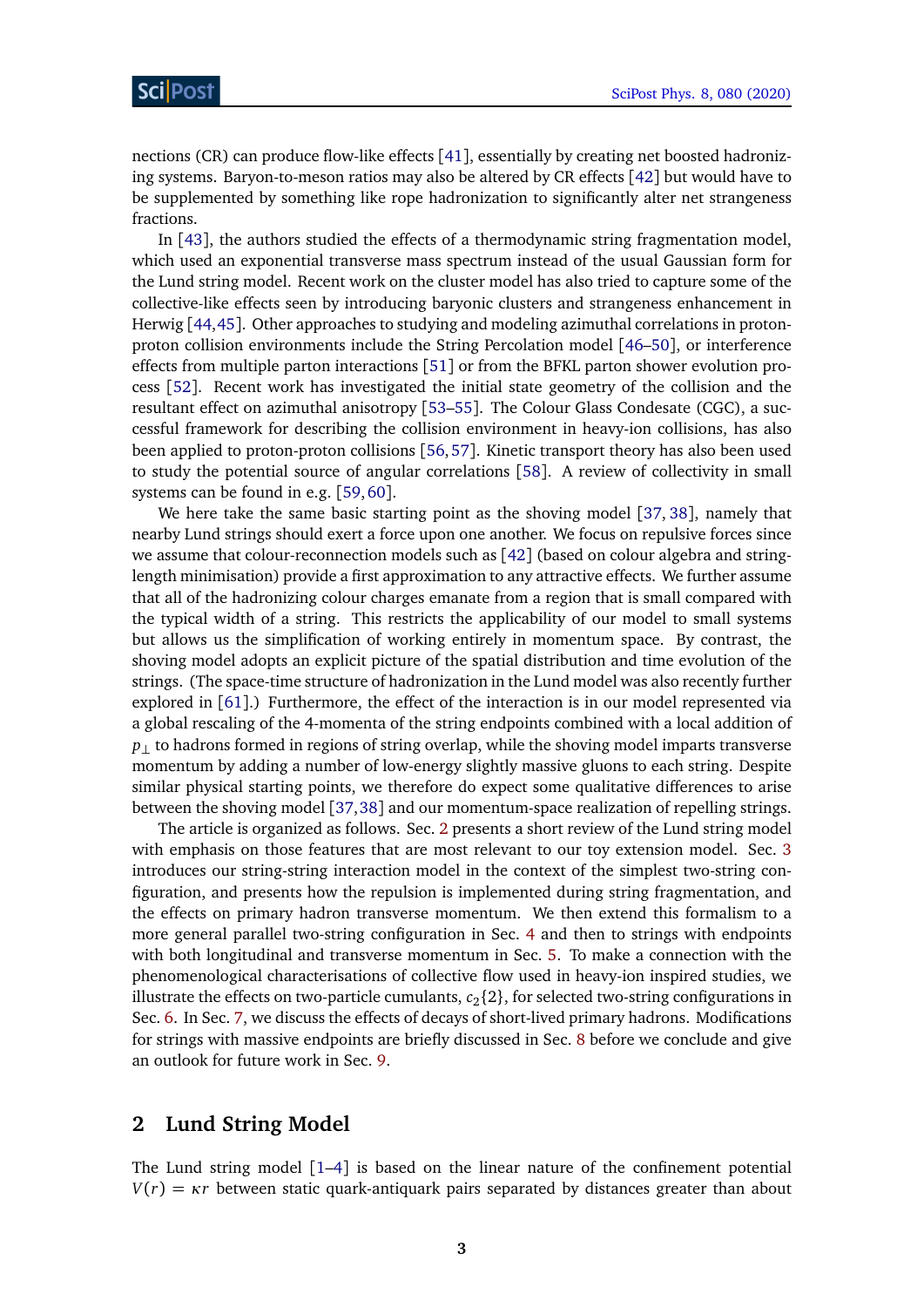a femtometre (see e.g. [[36](#page-25-7)]). Strings are implemented in Pythia at the end of the perturbative shower, where long colour-chains produced by the shower are collected into colour singlets, the so-called Lund strings.

A Lund string represents a confined gluonic flux tube or vortex line. In the simplest case it runs between a quark endpoint via any number of intermediate gluons (which generate transverse kinks in the structure) to an antiquark endpoint. Other colour topologies are possible as well, such as junctions and gluon loops. In this work, we restrict our attention to simple *q* $\bar{q}$ strings without any transverse gluon excitations.

As the endpoints propagate outward in opposite directions from the production point, their energy and momentum gets transferred to the Lund string that stretches between them. When sufficient energy is available, new  $q'\bar{q}'$  pairs can be produced in the string field (typically by invoking a Schwinger-type tunneling mechanism [[62](#page-27-4)]); the string thereby breaks into successively shorter pieces each of which ultimately becomes an on-shell hadron, in a process called fragmentation. In the ordinary Lund string model, each string fragments independently, and each string break is independent of any others.

Fragmentation proceeds by successively splitting off one hadron from either endpoint (chosen at random), with the created hadron at each step taking a fraction *z* of the string's available lightcone momentum distributed according to the Lund symmetric fragmentation function:

$$
f(z) = N \frac{(1-z)^a}{z} \exp\left(\frac{-bm_{\perp}^2}{z}\right),\tag{1}
$$

with the leftover string retaining the remainder  $1 - z$ . *N* is a normalisation constant and *a* and *b* are phenomenological parameters to be determined from fits to data, see e.g. [[63,](#page-27-5)[64](#page-27-6)].  $m_{\perp}^2 = m^2 + p_{\perp}^2$  is the transverse mass of the produced hadron; its  $p_{\perp}$  is obtained as the (vector) sum of the *p*<sub>⊥</sub> values of each of its constituent quarks. In the absence of collective effects each string break is assumed to impart an equal and oppositely oriented  $p<sub>⊥</sub>$  to the produced quark and antiquark, which by default is given a Gaussian distribution, by analogy with the Schwinger mechanism in QED [[62](#page-27-4)]. In the Rope model [[33](#page-25-4)], the coherent fragmentation of multiple nearby colour charges can cause the width of this *p*⊥ distribution (as well as strangeness and baryon production probabilities) to increase. While we believe those arguments to be fundamentally correct, for simplicity we focus in this work solely on the collective repulsion aspect, keeping other string-breaking aspects unmodified.

#### <span id="page-3-0"></span>**2.1 Fragmentation and rapidity**

In the context of interacting strings, we will be interested in the effective overlap in rapidity between a produced hadron and a nearby string piece. To start with, we need an expression for the rapidity span taken by each hadron along an axis defined by its own string system.

Letting  $m_0$  denote a generic hadron mass, the rapidity span of a simple  $q\bar{q}$  string with massless endpoints traveling in opposite directions along the *z*-axis is:

<span id="page-3-1"></span>
$$
\Delta y_0 = \ln \left( \frac{W_{+q}}{m_0} \right) - \left[ -\ln \left( \frac{W_{-\bar{q}}}{m_0} \right) \right] = \ln \left( \frac{W^2}{m_0^2} \right),\tag{2}
$$

where  $W_{\pm} = E \pm p_z$  are their lightcone momenta, and  $W^2 = W_+W_-$  is the squared invariant mass of the string. Throughout this work, we will use the *z* axis as the (common) rapidity axis, and our example configurations will be defined so that this is reasonable, but there is obviously nothing special about this choice; the formalism we develop can be applied for any choice of axis.

After a hadron, *h*, is split off from one of the endpoints, let the invariant mass of the leftover string be  $W^2$ . The size of the rapidity interval associated with the produced hadron can then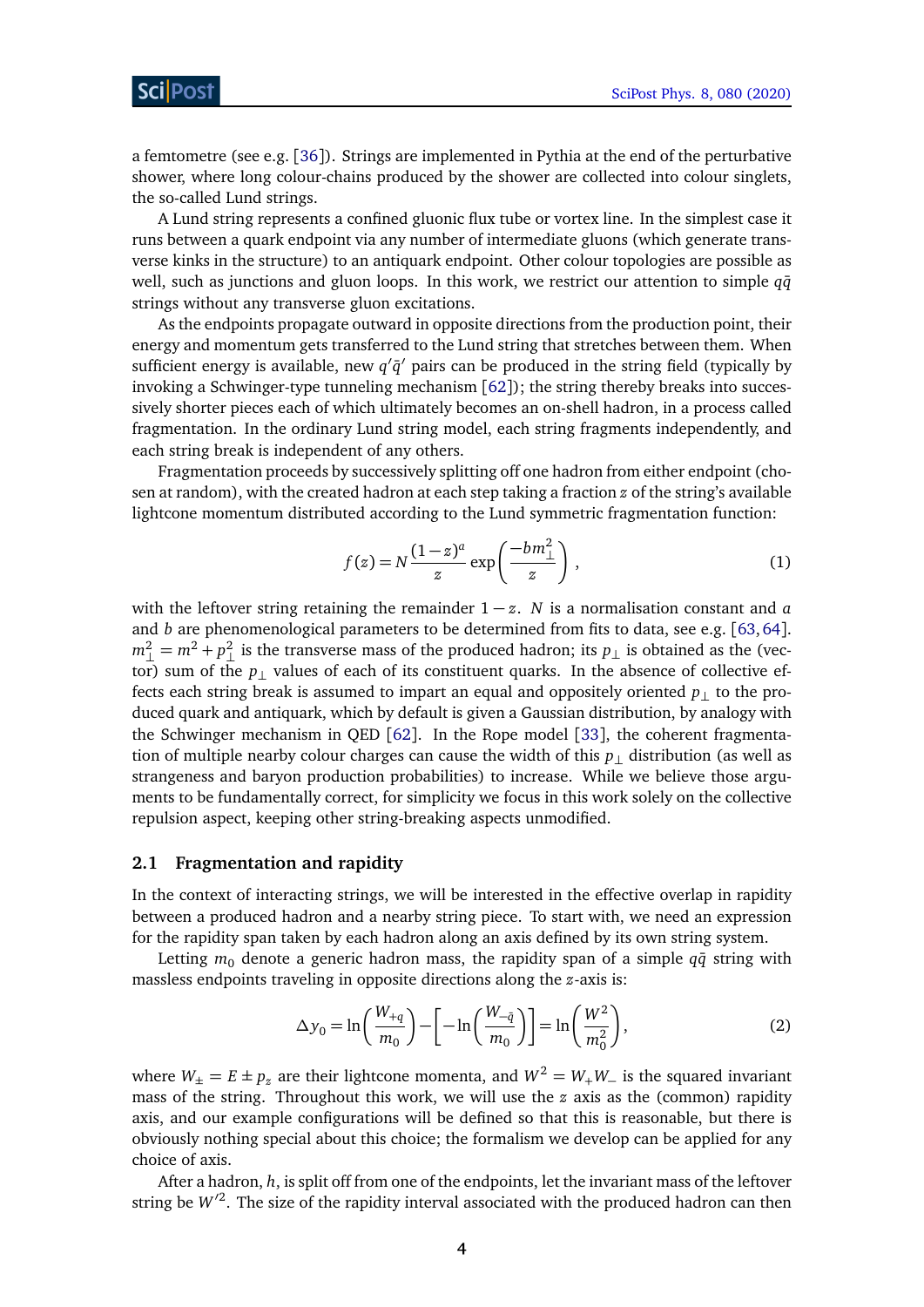be identified with the difference:

<span id="page-4-1"></span>
$$
\Delta y_h = \ln \left( \frac{W^2}{m_0^2} \right) - \ln \left( \frac{W'^2}{m_0^2} \right) = \ln \left( \frac{W^2}{W'^2} \right),\tag{3}
$$

which is independent of  $m_0$ . [A](#page-22-0)pp. A elaborates on how Eq.  $(3)$  relates to the sequence of *z* fractions and hadron mass values for arbitrary (sequences of) string breaks, using the notation from [[4,](#page-23-2) [61](#page-27-3)] which also matches the code implementation. Below, we shall use these expressions to quantify the total rapidity overlap that a given hadron has with a nearby string piece.

# <span id="page-4-0"></span>**3 Repulsion Between Two Parallel Identical Strings**

We start by considering the simplest possible configuration: two straight and parallel strings of the same squared invariant mass,  $W^2$ .

Viewed in space-time, the repulsion between two such strings should depend on their (time-dependent) transverse separation distance [[65,](#page-27-7) [66](#page-27-8)]. However, in the context of hadronization in high-energy particle collisions, the preceding perturbative stages of event generation are normally treated in momentum space, i.e. in terms of plane-wave approximations that are not well localized in space-time. Thus, one faces a problem of mapping partons represented in momentum space onto string systems represented in space-time. In the framework of classical string theory, on which the Lund model is based, one may simply use the string tension  $\kappa$  to convert between the two pictures. But when multiple string systems are involved, any interactions between them will depend on the space-time separation between the production points of each system, which the momentum-space perturbative boundary conditions only serve to fix up to an ambiguity  $\propto 1/\Lambda_{\text{OCD}}$ . Moreover, while a strict classical interpretation would in principle allow for arbitrarily small separations, string descriptions are only appropriate for long-distance QCD. Interesting work has been done recently to bridge the two pictures [[61,](#page-27-3) [67](#page-27-9)], but for the purpose of this study we would like to explore how far we can get if we stay in momentum space.

Our underlying assumption will be that our colliding systems are of order a hadronic size (hence we do not address heavy ions) and that, by the time strings are formed, they are already at least some "typical" transverse distance apart, again of order hadronic sizes even if the directions of motion of the endpoints were originally completely parallel. We make the boostinvariant ansatz that parallel strings impart a constant amount of net transverse momentum to each other per unit of overlap in rapidity,

<span id="page-4-3"></span>
$$
\frac{\mathrm{d}p_{\perp R}}{\mathrm{d}y} = c_R \,,\tag{4}
$$

where the constant *c<sup>R</sup>* , which has dimensions of GeV per unit rapidity, represents the main tuneable parameter in our model. It controls the strength of the repulsion, or alternatively, the conversion strength of longitudinal momentum into transverse momentum.<sup>[1](#page-4-2)</sup> Non-parallel configurations will be discussed below. We further make the ansatz that each hadron produced in the overlap region receives a fraction of the total repulsion *p*⊥ in proportion to (the overlapping portion of) its rapidity span according to Eq. [3.](#page-4-1)

A schematic diagram of how our model works is shown in Fig. [1.](#page-5-1) In a first step, we remove an amount of longitudinal momentum from the original endpoints ("compression"),

<span id="page-4-2"></span><sup>&</sup>lt;sup>1</sup>In a future extension we shall relate this to an increase in the tension of the individual strings as well, in a manner similar to what is done in Rope hadronization, but this is outside the scope of this work.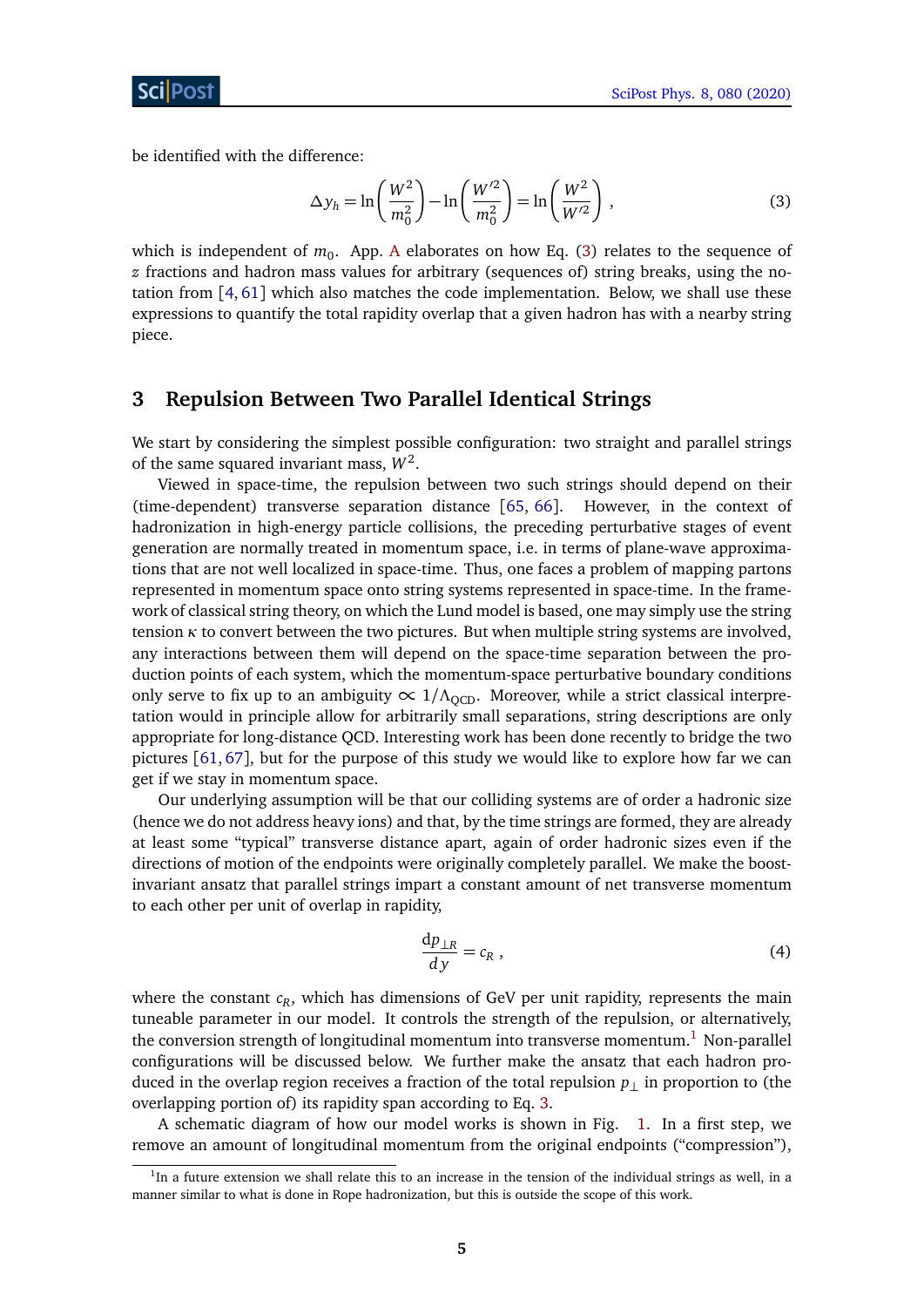<span id="page-5-1"></span>

Figure 1: Schematic diagram of the simplest two-string configuration and the two steps in our model: compressing the strings (black solid lines) and repulsion during the string's fragmentation. The hadrons (grey ovals) receive  $p_{\perp}$  proportional to the string length they take. We have ignored the Gaussian transverse momentum generation in the Lund string model for the purposes of this figure. The transverse separation between the strings in the diagram is for clarity.

in proportion to the size of the total rapidity overlap between the two strings. In the second step, the energy that was removed in the compression step is imparted back to the hadrons formed in the region(s) of overlap, as transverse momentum ("repulsion").

#### <span id="page-5-0"></span>**3.1 String Compression**

Each string is defined by its two endpoints, which for simplicity we take to be massless for now and travelling in opposite directions along the *z* axis. Right-moving endpoints thus start out with lightcone momenta  $W_+ = 2E$  and  $W_+ = 0$  and vice versa for the left-moving ones. In the fully symmetric setup we consider here, both strings will undergo the same transformations described below. We focus on just one of them.

Since the strings have equal invariant masses, the overlap is simply the full rapidity span of each string, i.e.  $\Delta y_{ov} = \Delta y_{string}$ , which is given by Eq. [\(2\)](#page-3-1). For this work, we found that using too small an  $m_0$  can lead to pathological results since this presumes that every hadron you can create has an invariant mass of that order. Instead, we will choose to work with  $m_0 = m_\rho = 0.77$  GeV. Thus, by integration of Eq. [\(4\)](#page-4-3) the  $p_\perp$  gained by each string will be:

<span id="page-5-2"></span>
$$
p_{\perp R} = \pm c_R \cdot \Delta y_{\text{ov}},\tag{5}
$$

where the  $\pm$  sign symbolically represents that the kicks will act in opposite directions, so that no net  $p_{\perp}$  is gained by the string-string system as a whole.

To conserve energy, this  $p_{\perp}$  must be acquired at the expense of some amount of longitudinal momentum. We start by defining a set of intermediate rescaled lightcone momenta  $W'_{\pm} = f_{\pm}W_{\pm}$  with

$$
f_{+}f_{-} = 1 - \frac{p_{\perp,R}^2}{W^2} \le 1,\tag{6}
$$

which corresponds to a  $W'$  string system with a lower invariant mass,

$$
W'_{-}W'_{+} = W'^{2} = W^{2} - p_{\perp R}^{2} .
$$
 (7)

This first step of the model is illustrated by the left-hand part of Fig. [1,](#page-5-1) labelled "Compression". In the simple case studied in this section the compression factors *f*<sup>+</sup> and *f*<sup>−</sup> must be equal for symmetry reasons. (More general cases, with  $f_{+} \neq f_{-}$ , will be considered in the next section.)

A particularly simple way of representing the repulsion effect would be to boost the W<sup>1</sup> system transversely by a factor  $\vec{\beta}_{\perp} = \vec{p}_{\perp R}/W'$ . However, as G. Gustafson demonstrated during enjoyable discussions in Lund, such a boost would assign relatively more of the repulsion *p*⊥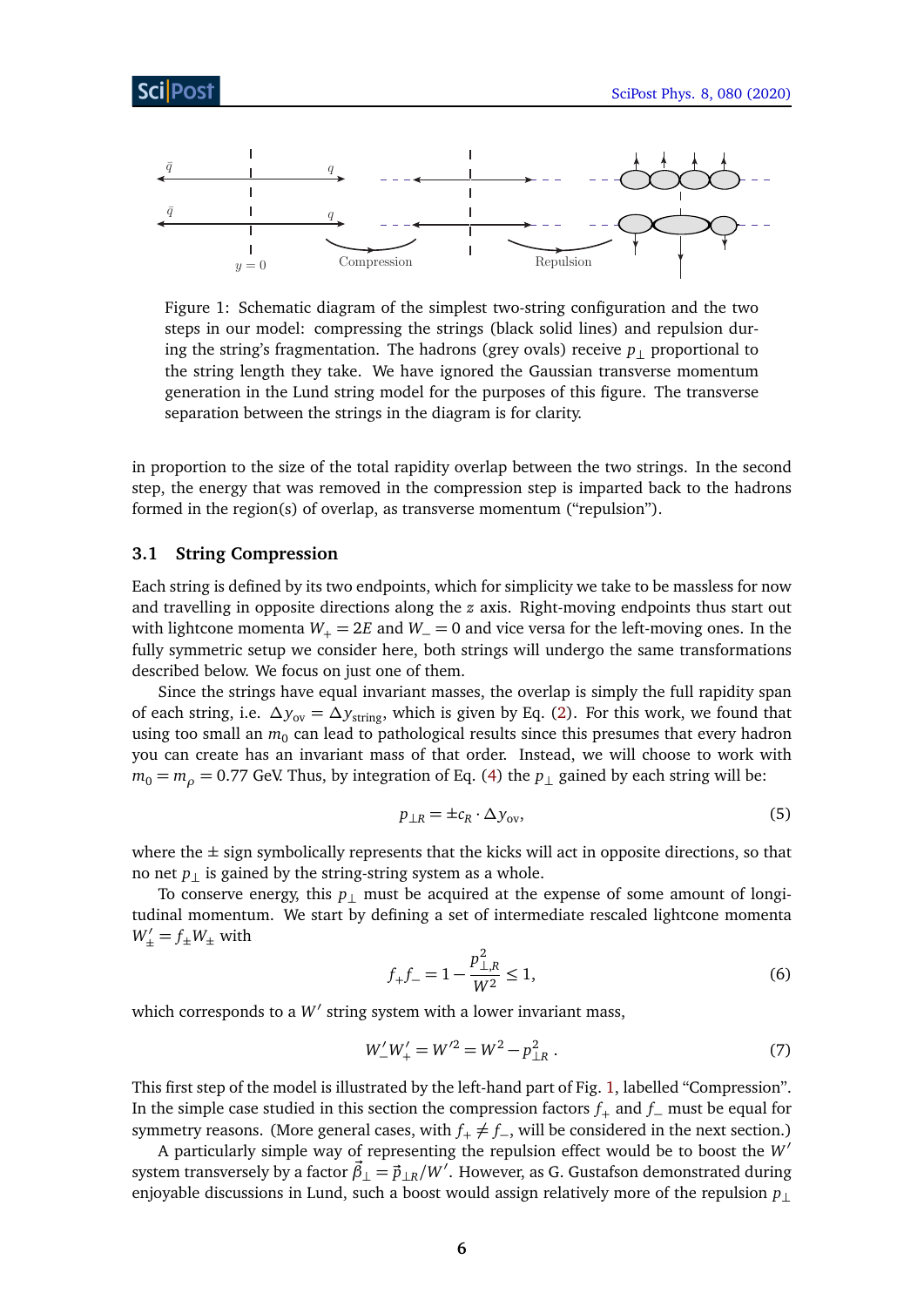### ScilPos

to high-rapidity hadrons than to central ones, in contrast with the manifestly longitudinally invariant form of Eq. [\(4\)](#page-4-3). Instead, we therefore modify the fragmentation of the  $W'$  system in a more local way, by allowing each produced hadron to receive an additional amount of  $p_+$  in a manner designed to reproduce Eq. [\(4\)](#page-4-3).

Writing the 4-vectors as  $(p_+, p_-, \vec{p}_\perp)$ , the *W'* system is defined by:

$$
p'_{q} = f W_{+} (1, 0, \vec{0}_{\perp}),
$$
  
\n
$$
p'_{\bar{q}} = f W_{-} (0, 1, \vec{0}_{\perp}).
$$
\n(8)

As remarked above, this has a lower total energy, W', than that of the original system. The "missing energy" will gradually be added back during the fragmentation process, in the form of additional *p*⊥ given to the hadrons that are formed in the region(s) of overlap. Unlike the standard fragmentation *p*⊥ in string breaks, which is randomly and independently distributed in azimuth for each breakup, a single global  $\phi$  choice characterises the  $p_{\perp}$  component from repulsion (with *π*+*φ* used for the hadrons in the recoiling string system). We will now discuss the details of this second step, illustrated by the right-hand part of Fig. [1,](#page-5-1) labelled "Repulsion".

#### <span id="page-6-0"></span>**3.2 Repulsion**

As mentioned in Sec. [2.1,](#page-3-0) we can assign a rapidity span to each hadron as it gets produced by the rapidity span lost by the string when producing the hadron. Using Eq. [\(36\)](#page-22-2), a hadron receives a corresponding fraction of *p*⊥*<sup>R</sup>* , calculated in the same manner as Eq. [\(5\)](#page-5-2):

<span id="page-6-1"></span>
$$
p_{\perp h} = c_R \Delta y_h = p_{\perp R} \frac{\Delta y_h}{\Delta y_{\text{string}}},
$$
\n(9)

where *∆y<sup>h</sup>* is the rapidity span of the string taken by the hadron, such that P *∆y<sup>h</sup>* = *∆y*string, and consequently the summed repulsion momentum given to hadrons is equal to the total repulsion momentum. Generalising to cases in which the two strings do not fully overlap, the numerator and denominator of the rapidity-span ratio in the last expression can simply be changed to refer to the overlapping portions of the hadron and total rapidity spans, respectively. After the hadron receives the repulsion  $p_{\perp}$ , its energy is then adjusted by the amount required to put it back on shell. In this way, the "missing energy" discussed above is gradually added back to the system.

Note that, if there were no other sources of transverse momentum, putting a hadron onshell after the repulsion would always increase its energy. However, since each string break is associated with a randomly distributed fragmentation  $p_{\perp}$  (with each hadron in general receiving contributions from two such breaks), which must be added vectorially to the repulsion *p*<sub>⊥</sub>, some hadrons may have lower total *p*<sub>⊥</sub> after adding the repulsion effect. In our modeling setup, such hadrons are regarded as donating some energy back to the string system's reservoir of "missing energy", with the sum over all hadrons still respecting eq. [\(5\)](#page-5-2).

With this modification, we follow the same iterative fragmentation procedure as in ordinary Pythia, splitting off hadrons from either end, allowing them to receive additional repulsion  $p_{\perp}$  and putting them back on shell, until the invariant mass of the remaining string system drops below a cutoff value:

$$
W_{\text{rem}}^2 < W_{\text{stop}}^2. \tag{10}
$$

At this point, we add any remaining repulsion *p*⊥ to the remnant object, as well as any energy that is still missing from the compression process. This makes total energy and momentum conservation explicit. Pythia then produces two final hadrons from this modified remnant string.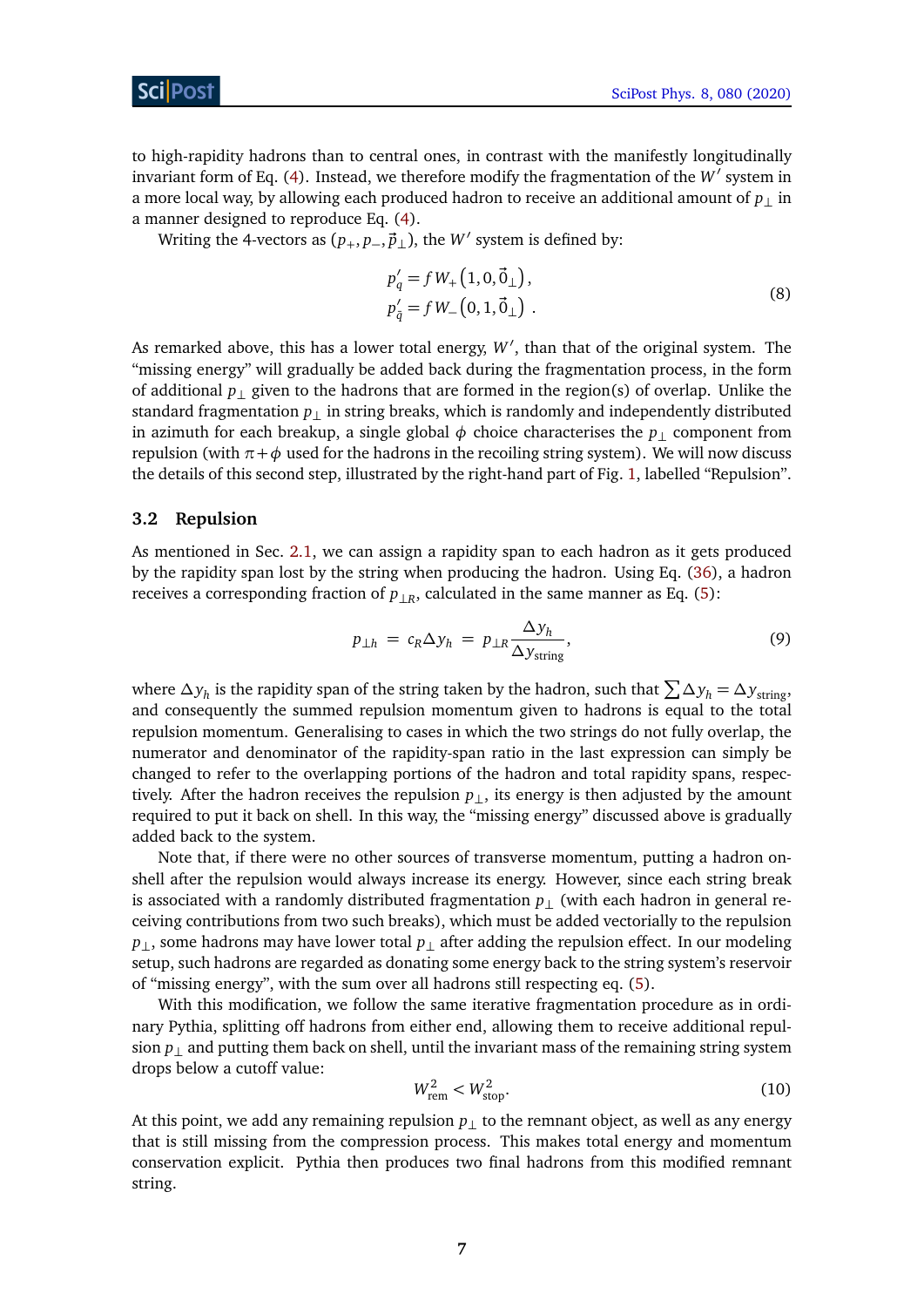

<span id="page-7-1"></span>

Figure 2: Distribution of average primary-hadron *p*<sup>⊥</sup> as a function of *∆y<sup>h</sup>* . Left: comparison of baseline Lund model (red solid line) to our model for  $c_R = 0.2$  GeV (blue solid line), our model with only the repulsion  $p_1$  component (blue dot-dashed line) and the shoving model (black dashed line). The shoving model exhibits a lower average  $p_{\perp}$  since the soft gluons it adds make the strings longer causing the multiplicity of produced hadrons to increase faster than the total *p*⊥. Right: the effect of varying the repulsion strength *c<sup>R</sup>* .

#### <span id="page-7-0"></span>**3.3 Results**

In the rest of this section, we study the consequences of our model for an explicit example configuration defined by:

$$
p_{+1} = p_{+2} = 400 (1, 0, \vec{0}_{\perp}) \text{ GeV},
$$
  
\n
$$
p_{-1} = p_{-2} = 400 (0, 1, \vec{0}_{\perp}) \text{ GeV}.
$$
 (11)

To highlight the effects of the fragmentation repulsion, we have chosen endpoint energies of 200 GeV (corresponding to rather long strings), and, at this stage, consider only primary hadrons (hadrons that are produced directly from the fragmenting string). The smearing caused by decays of (short-lived) primary hadrons into secondaries will be discussed in Sec. [7.](#page-18-0)

The left pane of Fig. [2](#page-7-1) shows the average *p*<sup>⊥</sup> of primary hadrons as a function of *∆y<sup>h</sup>* , as defined by Eq. [\(3\)](#page-4-1). The red dashed histogram shows the results of using the ordinary Lund model, which — since the Gaussian transverse momentum generation in the baseline Lund model is independent of the rapidity span — is a flat distribution modulo endpoint effects, The two blue histograms illustrate the effects of our compression and fragmentation repulsion model, for a representative value of  $c_R = 0.2$  GeV. The dot-dashed histogram shows the repulsion component by itself (obtained by turning off the Gaussian fragmentation  $p_{\perp}$  component via StringPT:sigma = 0). The solid blue histogram shows the combination of the fragmentation and repulsion  $p_{\perp}$  components, for the same reference value of  $c_R$ . For small *∆y*, this mimics the baseline string model, while for large *∆y*, the repulsion *p*⊥ takes over as the dominant source of transverse momentum.

We also include a comparison to the shoving model as implemented in Pythia 8.2 [[37,](#page-25-8)[38](#page-25-9)]. For the shoving parameters used in our study (see App. [B](#page-22-1) for details), the average transverse momentum per unit rapidity span taken actually decreases relative to the baseline (solid red) model. We interpret this as a result of the physical mechanism by which the shoving model pushes the two strings apart, which is implemented as a number of very soft transverse gluon excitations. While this does increase the total  $p_{\perp}$ , it also increases the total string length. The latter in turn increases the hadron multiplicity, with the result that the average  $p_{\perp}$  per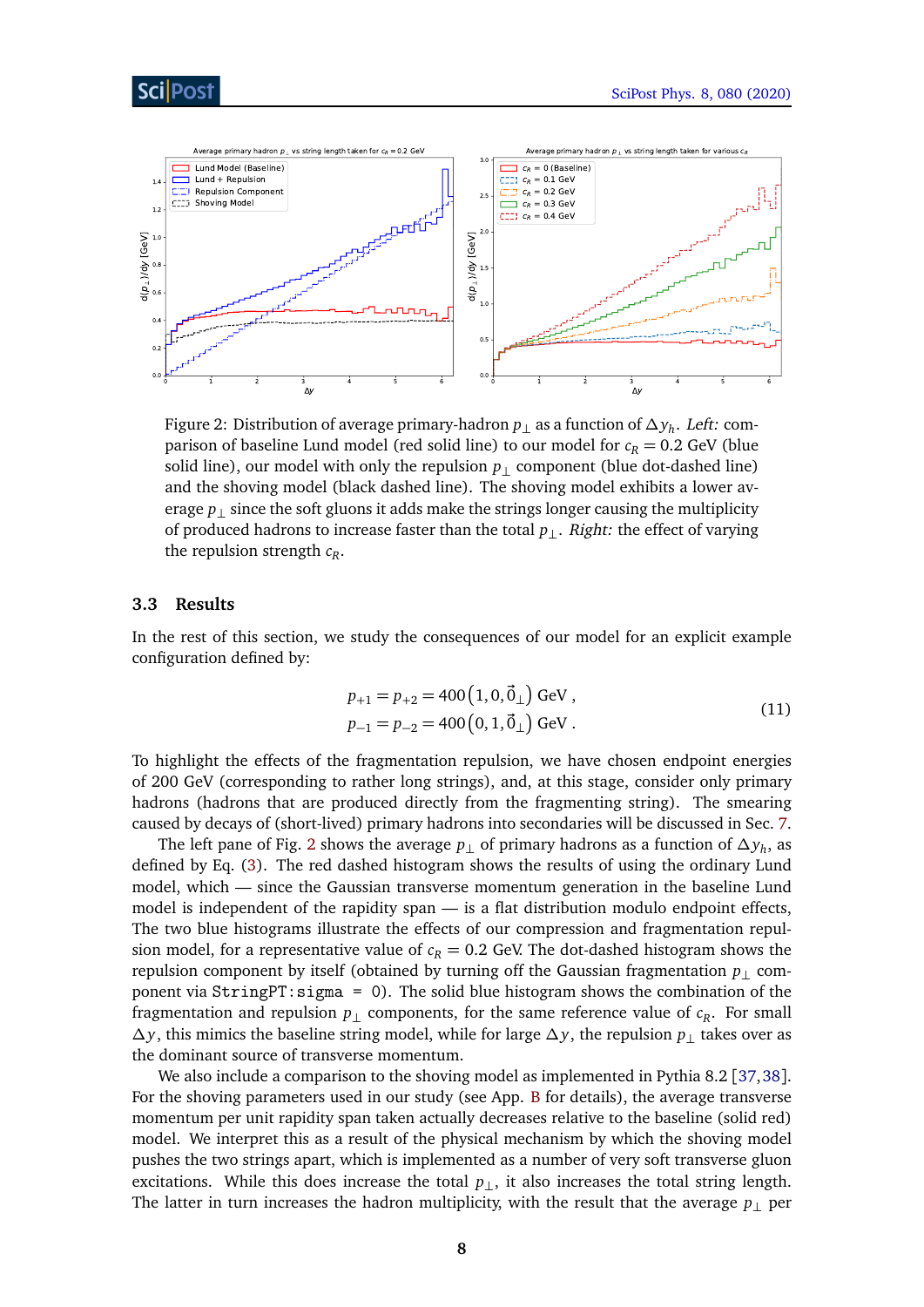<span id="page-8-1"></span>

Figure 3: Distributions for the average  $p_{\perp}$  of primary hadrons as a function of the hadron's rapidity for the symmetric parallel strings configuration. *Left*: comparison of the baseline Lund model (red solid line), with our fragmentation repulsion model (blue solid line), which has a higher  $\langle p_{\perp} \rangle$  in the plateau region. The component which is due to the repulsion effect is illustrated by the blue dot-dashed line. Also shown is the result of using the shoving model (black dashed line) [[38](#page-25-9)], for the same string configuration. The shoving model does not have significant deviation from the baseline Lund model for this observable (see text). *Right*: the effect that varying the repulsion strength *c<sup>R</sup>* .

hadron can decrease. In our model, by contrast, the compression step ensures that the total multiplicity decreases; the repulsion step then adds *p*⊥, implying that both the total and the average  $p_{\perp}$  per hadron must increase.

The results of varying *c<sup>R</sup>* from 0 GeV (equivalent to the no-repulsion baseline case) to 0.4 GeV per unit of rapidity overlap are shown in the right panel of Fig. [2.](#page-7-1) As *c<sup>R</sup>* increases, the slope of the average hadron  $p_{\perp}$  increases with the rapidity span of the string taken, as expected from the ansatz in Eq. [\(9\)](#page-6-1).

In Fig. [3,](#page-8-1) we show the same model examples but now as a function of the more directly observable rapidity of the hadrons, instead of the rapidity span they take. For the normal Lund string model, this produces a variant of the famous rapidity plateau (red solid line). For the parameters we studied, the shoving model (dashed black line) does not change the average *p*⊥ appreciably (while the average multiplicity of the event is increased [[38](#page-25-9)]). In contrast, for our reference value of  $c = 0.2$  GeV, our repulsion model (blue solid line, with the repulsion component illustrated by the blue dashed line) does increase the average primary hadron *p*⊥. The net increase is less than linear since the ordinary (Gaussian) fragmentation  $p_{\perp}$  is oriented randomly with respect to the repulsion  $p_{\perp}$ , and the two components add vectorially.

As in the previous figure, the right panel of Fig. [3](#page-8-1) illustrates the effect of varying  $c_R$  in the range 0 to 0.4 GeV per unit of rapidity overlap. For larger values of  $c_R^{}$ , the rapidity plateau begins to lose some of its flat structure, particularly in the middle of the string, near  $y_{\text{hadron}} = 0$ . To fix the flatness, one may adjust the stopping mass parameter  $W_{\rm stop}^2$  in Pythia's implementation of the string model, though this is outside the scope of this work.

## <span id="page-8-0"></span>**4 General Parallel Two-String Configuration**

We now extend the considerations in Sec. [3](#page-4-0) to a more general configuration, by letting the strings have an arbitrary parallel configuration. Without loss of generality, we assume that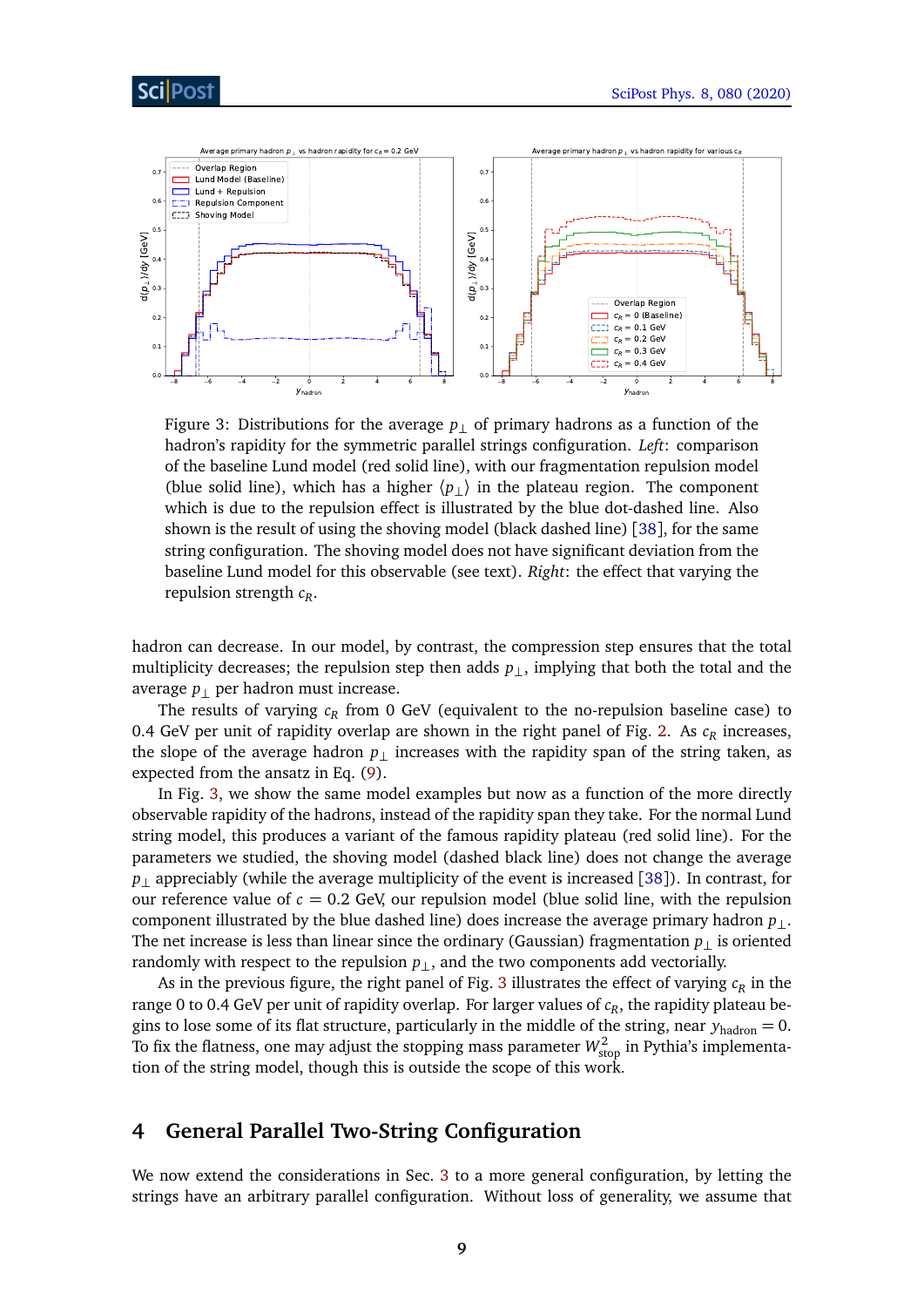<span id="page-9-1"></span>

Figure 4: Schematic  $(1+1)$ -D spacetime diagram of the general parallel two-string configuration, where the two strings have a region of overlap (dotted parallel lines). The two endpoints in the region of overlap will be subjected to more compression and repulsion.

the two strings do still overlap, either partially, or one string's rapidity span is fully contained inside the rapidity span of the other. Relabeling as needed, we require in the former case that the left-moving (*W*−) end of string 1 is contained within the rapidity span of string 2, and the right-moving  $(W_+)$  end of string 2 is contained within the rapidity span of string 1.

In the context of the momentum-space representation of the Lund model that our repulsion framework is based on, the full space-time evolution of a string is determined solely by the starting values of the 4-momenta of its endpoints. By initially reducing these momenta, the "compression" step of our model expresses the physical expectation that, as two nearby strings expand simultaneously and repel each other, it will not be possible to convert *all* of the kinetic energy of their endpoints into potential energy stored in the corresponding strings; instead, some fraction of the original kinetic energy is "held in reserve", to be converted into transverse momentum during the fragmentation process. When we now turn to consider asymmetric configurations, we must answer not only how much of the total kinetic energy must be held in reserve in this way, but also which fraction of it to take from each of the reservoirs represented by the two endpoints.

In our fragmentation repulsion model, we will use the ansatz that endpoints "inside" a region of overlap should undergo more compression than ones "outside", since the corresponding string regions experience more of the accumulated interaction. In Fig. [4,](#page-9-1) we show a  $(1+1)$ -D diagram of a general string configuration, with an overlapping region centred around a slightly negative rapidity (in the given frame). The right-moving endpoint of the dashed-orange string piece overlaps with the solid-black string system during the entire time over which its original kinetic energy is converted to potential energy. By contrast, the left-moving endpoint of the same dashed-orange string piece only overlaps with the black system during half of the time that it takes to convert all of its kinetic energy to potential energy. In this sense, the rightmoving endpoint can be considered to be "inside" the region of overlap while the left-moving one ultimately travels "outside" of that region. Alternatively, the portion of the black-solid string system that is represented by its left-moving endpoint has a bigger fraction of total overlapping area than the portion that is represented by its right-moving endpoint.

#### <span id="page-9-0"></span>**4.1 String Compression**

In the general case that the strings are not symmetric in the longitudinal direction, one must make a choice whether to allow them to exchange  $p_L$  or not. For simplicity and since we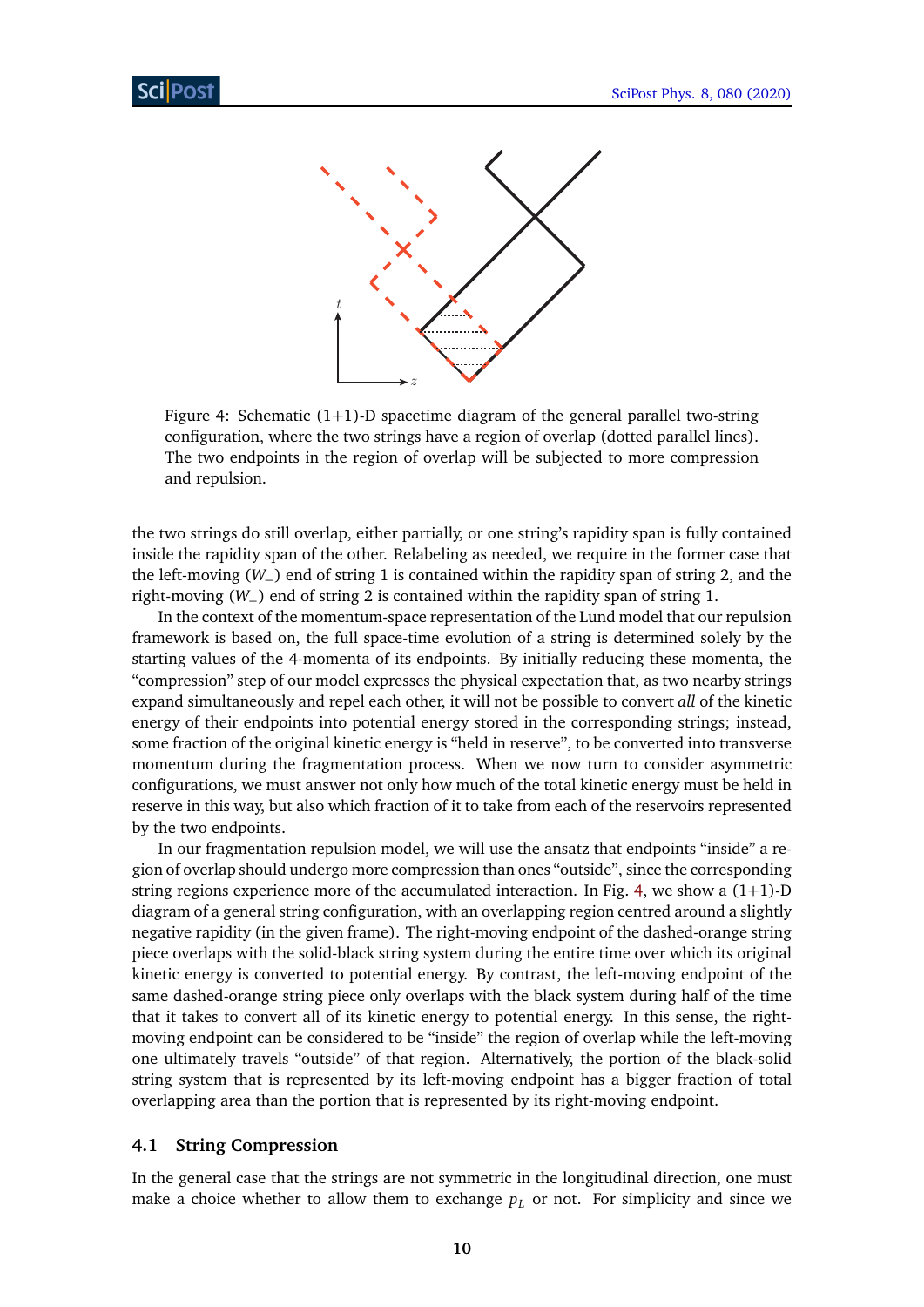### ScilPos<sup>.</sup>

wish to focus on the transverse repulsion effects here, we choose to ignore the possibility of *p<sup>L</sup>* exchange in this first version version of our model. Thus, the only change with respect to the symmetric case is that the rescaling factors for each of the four endpoint momenta will no longer be equal.

<span id="page-10-1"></span>Regardless of longitudinal recoil, the compression factors for each string system  $i \in [1,2]$ must satisfy:

$$
f_{+1}f_{-1} = f_1^2 = 1 - \frac{p_{\perp,R}^2}{W_1^2},
$$
  

$$
f_{+2}f_{-2} = f_2^2 = 1 - \frac{p_{\perp,R}^2}{W_2^2},
$$
 (12)

where  $p_{\perp,R}$  is the total  $p_{\perp} \propto \Delta y_{\text{ov}}$  from repulsion to be assigned (equally and oppositely) to the two systems, see eq. [\(5\)](#page-5-2), and longitudinal momentum conservation,  $\Delta p_{L,1} = -\Delta p_{L,2}$ , implies:

<span id="page-10-0"></span>
$$
(1 - f_{+1})W_{+1} - (1 - f_{-1})W_{-1} = (1 - f_{-2})W_{-2} - (1 - f_{+2})W_{+2}.
$$
 (13)

This gives three constraints for four unknowns. Imposing the further condition of no longitudinal momentum exchange,  $\Delta p_{L,1} = \Delta p_{L,2} = 0$ , eq. [\(13\)](#page-10-0) separates into:

<span id="page-10-2"></span>
$$
(1 - f_{+1})W_{+1} - (1 - f_{-1})W_{-1} = 0,
$$
  
\n
$$
(1 - f_{-2})W_{-2} - (1 - f_{+2})W_{+2} = 0.
$$
\n(14)

The problem can then be solved with a unique set of solutions for each compression factor  $f_{\pm i}.$ Inserting the first two constraints Eq. [\(12\)](#page-10-1) into Eq. [\(14\)](#page-10-2), we obtain a quadratic equation for *f*−*i* :

<span id="page-10-3"></span>
$$
W_{-i}f_{-i}^2 + (W_{+i} - W_{-i})f_{-i} - f_i^2 W_{+i} = 0.
$$
\n(15)

Since the compression factors must be positive, there is only one solution to this equation:

$$
f_{-i} = \frac{(W_{-i} - W_{+i}) + \sqrt{(W_{-i} - W_{+i})^2 + 4W_i^2 f_i^2}}{2W_{-i}},
$$
\n(16)

or equivalently using the longitudinal momentum component  $W_{Li} = (W_{+i} - W_{-i})/2$ ,

$$
W'_{-i} = f_{-i}W_{-i} = \sqrt{W_{Li}^2 + W_i^2 f_i^2} - W_{Li} ,
$$
  
\n
$$
W'_{+i} = f_{+i}W_{+i} = \sqrt{W_{Li}^2 + W_i^2 f_i^2} + W_{Li} .
$$
\n(17)

In the limit of  $W_{+i} = W_{-i}$ , i.e.  $W_{Li} = 0$ , we reproduce the symmetric case for the given string *i*, i.e.  $f_{\pm i} = \sqrt{f_i^2}$ . By construction, longitudinal momentum is conserved,  $W'_{+i} - W'_{-i} = W_{+i} - W_{-i}$ . However, energy is not:

$$
E'_{i} = \frac{W'_{+i} + W'_{-i}}{2} = E_{i} \sqrt{1 - \frac{p_{\perp, R}^{2}}{E_{i}^{2}}}.
$$
 (18)

When we perform the fragmentation repulsion, we regain the "lost" energy by giving the primary hadrons the repulsion  $p_{\perp}$  and putting them on-shell again, with the string remnant absorbing the remaining energy. Thus, we conserve energy and momentum after compression *and* fragmentation of the strings.

It should be mentioned that our choice of no *p<sup>L</sup>* exchange does introduce a dependence on the frame in which the system is considered. This is due to the fact that while the lightcone momenta *W*± follow a simple rescaling under longitudinal boosts, the compression factors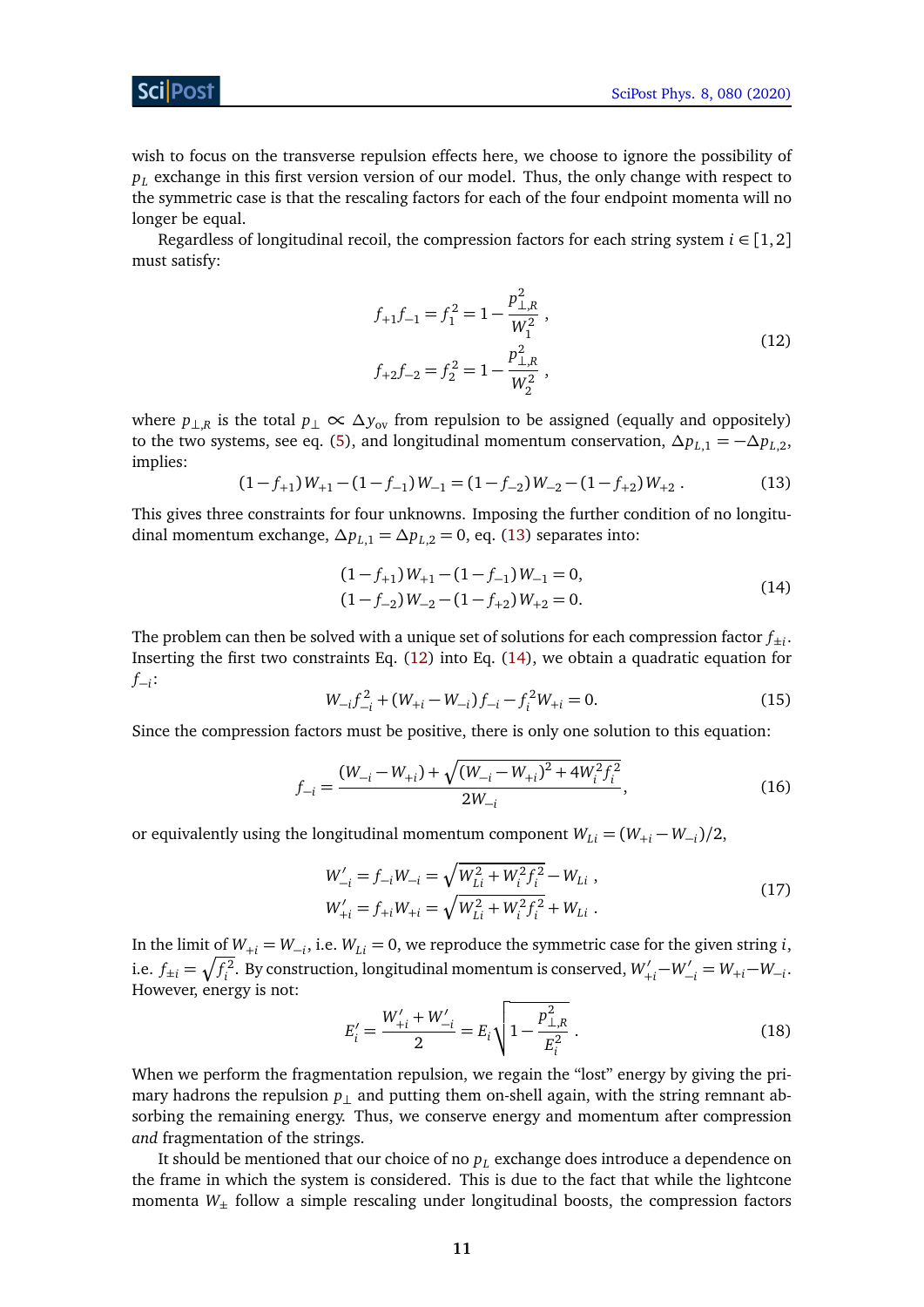<span id="page-11-2"></span>

Figure 5: Schematic diagram of the general two-string configuration and how we perform the string compression using Eq. [\(16\)](#page-10-3), and then the fragmentation repulsion. Only primary hadrons in the region of overlap will receive  $p_{\perp}$  proportional to the string length taken. We have ignored the Gaussian transverse momentum generation in the Lund string model for the purposes of this figure.

 $f_{\pm i}$  depend non-linearly on  $W_{\pm i}$  as seen in Eq. [\(16\)](#page-10-3), complicating their transformations under such boosts. Specifically, compressing the strings then boosting the entire system results in a (marginally) different momentum topology than boosting the strings with the same boost factor and then compressing them. In this work unless otherwise stated, we compute compression factors in the overall CM frame of the two-string system. (A possible alternative, not pursued here, would be to boost the system longitudinally such that the centre of the overlap region is at  $y = 0$ .)

### <span id="page-11-0"></span>**4.2 Repulsion**

The repulsion effect we seek to model is local; additional  $p_{\perp}$  should be imparted to hadrons formed within regions of string overlap, and not to those outside. Fragmenting the (compressed) string from the outside in as usual, and using Eq. [\(3\)](#page-4-1) to compute rapidity spans, we distinguish three cases for each produced hadron:

- 1. The span is completely outside the overlap region;
- 2. The span is completely inside the overlap region;
- 3. The span straddles the boundary of the overlap region.

In the first case, the hadron receives no repulsion *p*⊥, while in the second, it is computed according to Eq. [\(9\)](#page-6-1) and assigned repulsion  $p_{\perp}$  following the same procedures as described in Sec. [3.](#page-4-0) In the last case, only the portion of the rapidity span inside the overlap region contributes to Eq. [\(9\)](#page-6-1).

To illustrate the repulsion effect we consider a two-string scenario defined by the following endpoints (using the same lightcone notation as previously),

<span id="page-11-3"></span>
$$
p_{+1} = 1200 (1, 0, \vec{0}_{\perp}) \text{ GeV},
$$
  
\n
$$
p_{-1} = 300 (0, 1, \vec{0}_{\perp}) \text{ GeV},
$$
  
\n
$$
p_{+2} = 100 (1, 0, \vec{0}_{\perp}) \text{ GeV},
$$
  
\n
$$
p_{-2} = 1000 (0, 1, \vec{0}_{\perp}) \text{ GeV},
$$
  
\n(19)

This configuration is then boosted back to the overall CM frame. An illustration of the compression and repulsion steps for this type of configuration is given in Fig. [5.](#page-11-2)

#### <span id="page-11-1"></span>**4.3 Results**

In Fig. [6,](#page-12-0) we show the average primary hadron  $p_{\perp}$  distribution as a function of the string rapidity span taken by the hadron.

In the left panel of Fig. [6,](#page-12-0) the red histogram is the ordinary Lund model, which is agnostic to the the rapidity span taken by a hadron. The blue histograms are the result of our implemented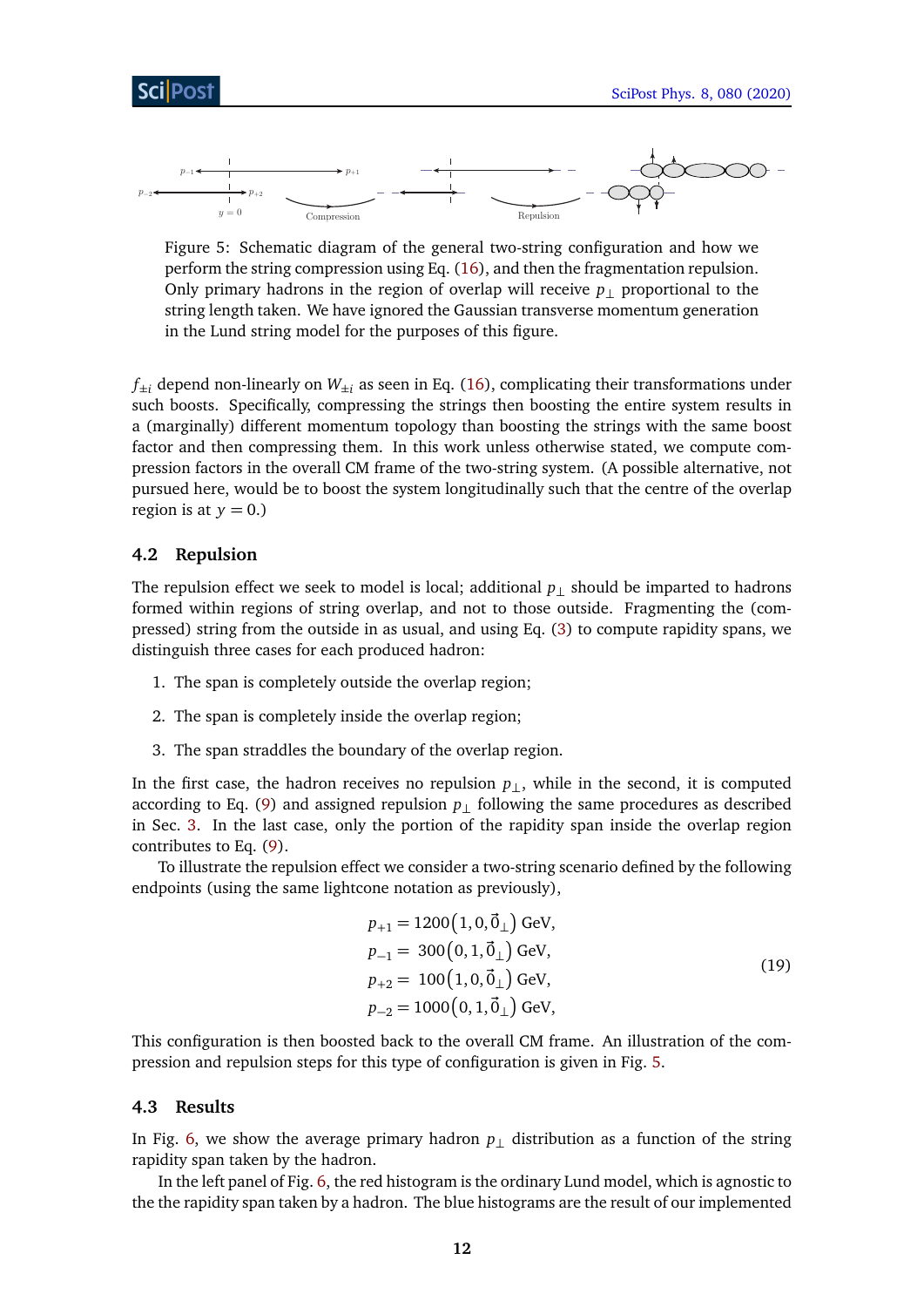

<span id="page-12-0"></span>

Figure 6: Distribution of average hadron  $p_{\perp}$  for primary hadrons as a function of the rapidity span that they take, for the asymmetric two-string configuration discussed in the text. *Left*: the baseline Lund model (red solid) compared to our model of fragmentation repulsion (blue solid line). For the latter, the blue dot-dashed histogram illustrates the component which is due to repulsion. Also shown is the result of using the shoving model, which, like the baseline Lund model, is agnostic to the amount of string length taken. *Right*: the effect of varying *c<sup>R</sup>* in Eq. [\(9\)](#page-6-1).

model for  $c_R$  = 0.2 GeV, for both the repulsion component (dot-dashed), which matches the ansatz in Eq. [\(9\)](#page-6-1), and the full fragmentation (solid), which matches the baseline Lund model and the repulsion component in the limits of small and large *∆y* respectively. Lastly, we have also included the results of using the shoving model for this configuration. These results are largely similar to the results for the symmetric, parallel configuration in Sec. [3.3.](#page-7-0)

The right panel of Fig. [6](#page-12-0) highlights the effects of varying *c<sup>R</sup>* on the average primary hadron *p*<sub>⊥</sub> distribution as a function of the string's rapidity span taken by the hadron for the full fragmentation repulsion. For  $c_R = 0$  GeV, we reproduce the ordinary Lund model. As the repulsion factor increases, the slope of the average *p*⊥ increases, since the two are proportional via Eq. [\(9\)](#page-6-1).

In Fig. [7,](#page-13-2) we present the average primary hadron  $p_{\perp}$  distribution as a function of the hadron's rapidity (as measured in the overall CM frame of the two strings). Since the configuration is asymmetric with respect to the endpoints of the two strings, the resultant compression and fragmentation repulsion will also reflect this asymmetry. The red histogram is the ordinary Lund string model, and again we reproduce the rapidity plateau, with a small asymmetry due to the configuration of strings. The blue histograms are our fragmentation repulsion for  $c_R$  = 0.2 GeV where we have shown only the repulsion component (dot-dashed), and the full fragmentation repulsion (solid). We have also included the results of the shoving model (black dashed).

Fig. [7](#page-13-2) also showcases the considerations from Sec. [4.2.](#page-11-0) In comparison to Fig. [3](#page-8-1) where the repulsion component has a sharp cut-off at the edges of the rapidity overlap region, in the general case we have longer tails that extend beyond the overlap region due to hadrons taking rapidity spans that are only partially in the overlap region.

Comparing Figs. [3](#page-8-1) and [7,](#page-13-2) we see the same structures for each respective model. Our fragmentation repulsion exhibits an increased average *p*⊥ for hadrons inside the rapidity overlap region, while hadrons outside that region have a diminished *p*⊥ contribution from the repulsion. As in the previous section, we see that the shoving model considered in this study does not change the distribution, apart from minor deviations near the endpoints.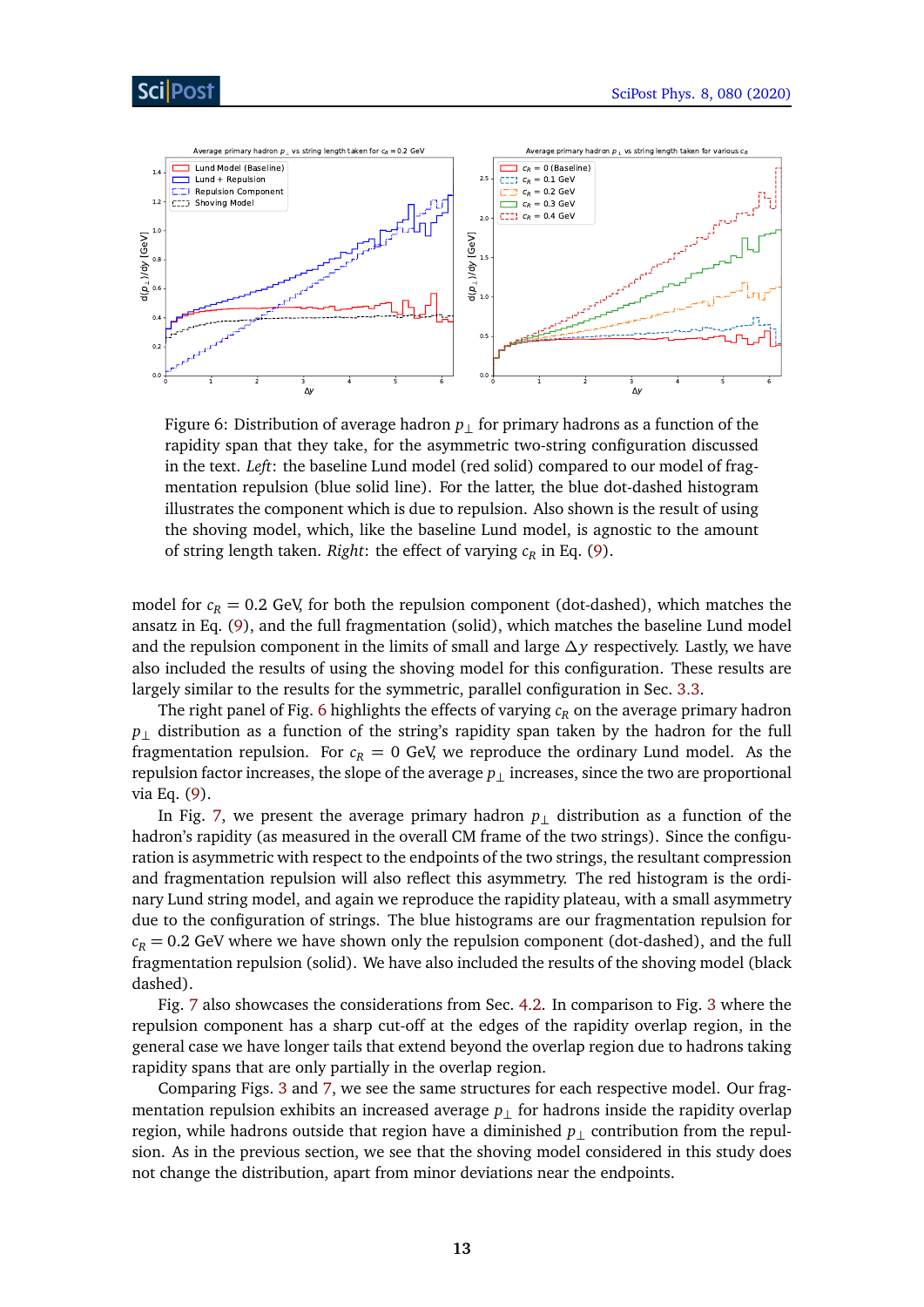<span id="page-13-2"></span>

Figure 7: Distribution of average hadron *p*⊥ for primary hadrons as a function of *y*<sub>hadron</sub>, for the asymmetric two-string example described in the text. The repulsion component of our fragmentation repulsion increases the 〈*p*⊥〉 in the region of overlap (indicated by the grey dashed lines, using  $m_0 = 0.5$  GeV in the rapidity calculation).

<span id="page-13-4"></span>

Figure 8: Schematic diagram of two string systems defined by the endpoint momenta given in Eq. [\(20\)](#page-13-3), corresponding to (left) a relative boost and (right) a relative rotation.

## <span id="page-13-0"></span>**5 Two-String Systems with Relative Rotations and Boosts**

We now consider string systems with endpoints that have non-vanishing transverse momenta. The examples we consider in this section will still be defined so that the *z* axis remains a sensible choice of common rapidity axis. Specifically, we will consider systems like those illustrated in Fig. [8,](#page-13-4) with endpoint momenta (in conventional 4-momentum notation):

<span id="page-13-3"></span>
$$
p_1 = E(1, \sin \theta, 0, -\cos \theta),
$$
  
\n
$$
p_2 = E(1, \sin \theta, 0, \cos \theta),
$$
  
\n
$$
p_3 = E(1, -\sin \theta, 0, -\cos \theta),
$$
  
\n
$$
p_4 = E(1, -\sin \theta, 0, \cos \theta),
$$
  
\n(20)

so that the string systems defined by the (1,2) and (3,4) pairings are still parallel but each are transversely boosted relative to the overall CM, by  $\beta = \pm \sin \theta$ , while the systems defined by the pairings (1,4) and (2,3) are at rest relative to the overall CM but are rotated with respect to each other, with a relative opening angle of  $2\theta$ . In all cases, the CM energy is  $E_{CM} = 4E$ . For definiteness we take  $\sin \theta = 0.1$  in the examples below unless otherwise stated.

#### <span id="page-13-1"></span>**5.1 Symmetric configuration with relative boost**

Taking the simplest symmetric two-string configuration, we ask what happens in the situation depicted in the left-hand panel of Fig. [8](#page-13-4) in which both strings have some (equal and opposite)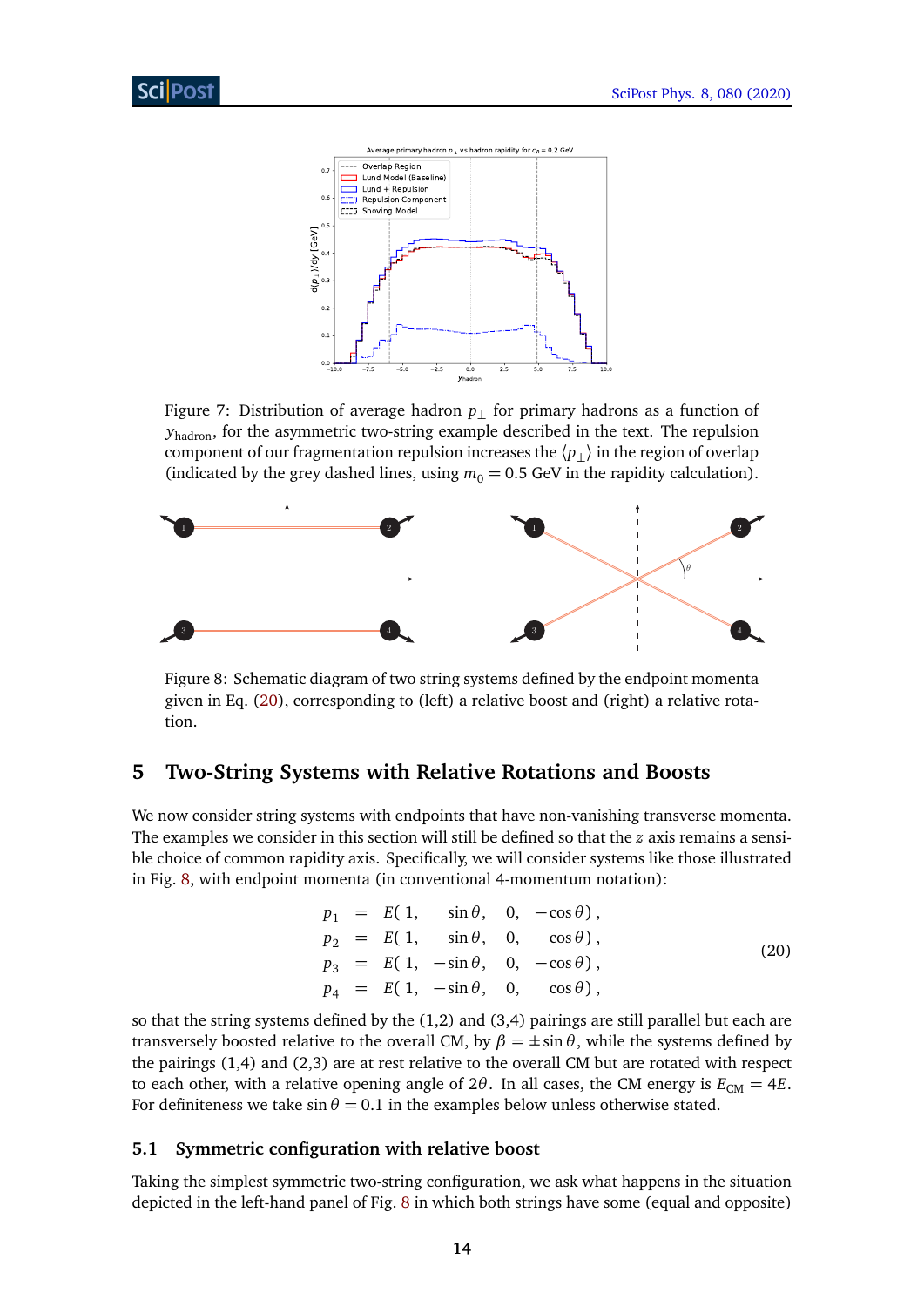transverse momentum before compression.

Using the same arguments as above, we wish to convert a fraction of the original longitudinal momenta of the endpoints (defined along the common rapidity axis, here the *z* axis) into transverse momentum instead of into potential energy of the string(s).

As before, the total amount of repulsion  $p_{\perp}$  is determined from the effective rapidity overlap, which we compute from the longitudinal momentum components (along the chosen common axis) of the endpoints,

<span id="page-14-0"></span>
$$
\Delta y_{ov} = \min(y_{1+}, y_{2+}) - \max(y_{1-}, y_{2-}), \qquad (21)
$$

where *yi*<sup>+</sup> and *yi*<sup>−</sup> refer to the rapidities of the right- and left-moving endpoints of string *i* respectively and we regulate the rapidity values of massless endpoints in the *p*<sup>⊥</sup> → 0 limit by imposing  $m \geq m_0$  in the denominator of our rapidity definition:

$$
y = \ln \frac{E + p_L}{\sqrt{m^2 + p_\perp^2}} \,. \tag{22}
$$

Using lightcone coordinates as before, the longitudinal component of a general string-end momentum is  $p_L = (W_+ - W_-)/2$ , and the energy is  $E = (W_+ + W_-)/2$ .

The string-ends will be rescaled in a similar manner to the parallel strings in Sec. [3.](#page-4-0) Since the rescaling is done on the full 4-vectors, the string endpoints will lose some  $p_{\perp}$ . We use the ansatz of giving this extra transverse momentum reservoir, denoted *p*⊥,res to the fragmenting hadrons as a fraction of the rapidity span they take from the string:

$$
p_{\perp,h} = \left(c_R + \frac{p_{\perp, \text{res}}}{\Delta y_{\text{ov}}}\right) \Delta y_h,\tag{23}
$$

where *∆y*ov is string-string overlap defined via Eq. [\(21,](#page-14-0) and *∆y<sup>h</sup>* is the amount of rapidity span taken by the hadron inside of the overlap region, as discussed in Sec. [4.](#page-8-0) (Alternatively, and probably more correctly, one could distribute *p*⊥,res among all the hadrons, not just those in the overlap region; or boosting the compressed string transversely so that it regains its original total  $p_{\perp}$ ; but since since  $p_{\perp, res}$  is typically very small it is a minor effect.)

As in the previous section we assume no longitudinal momentum exchange,  $\Delta p_{\rm L} = 0$ . Writing the total longitudinal momentum of string  $i \in [1,2]$  as

$$
p_{L,i} = p_{L,+i} + p_{L,-i} \t\t(24)
$$

<span id="page-14-1"></span>with  $p_{L,\pm i}$  the longitudinal momentum of the respective endpoints, we can generalize Eq. [\(16\)](#page-10-3) to:

$$
f_{-i} = \frac{p_{L,i} + \sqrt{p_{L,i}^2 - 4p_{L,-i}p_{L,+i}f_i^2}}{2p_{L,-i}}.
$$
 (25)

In the limit of the string ends carrying  $p_{\perp}$  → 0, Eq. [\(25\)](#page-14-1) exactly reproduces Eq. [\(16\)](#page-10-3).

The amount of repulsion  $\perp$  given to each hadron during the fragmentation process should be proportional to the (overlapping portion of the) rapidity span it takes. The definition, Eq. [\(36\)](#page-22-2), is given in terms of the quantities used to characterize the fragmentation of each string in its own CM frame, along the axis defined by its endpoints in that frame, whereas we here want to along the chosen common axis in the string-string CM frame. As a very simple way to "project" the rapidity span, we use

<span id="page-14-2"></span>
$$
\Delta y_{\rm eff} = \frac{\Delta y_{\rm string}}{\Delta y_{\rm string}^*} \Delta y_{\rm taken}^*,\tag{26}
$$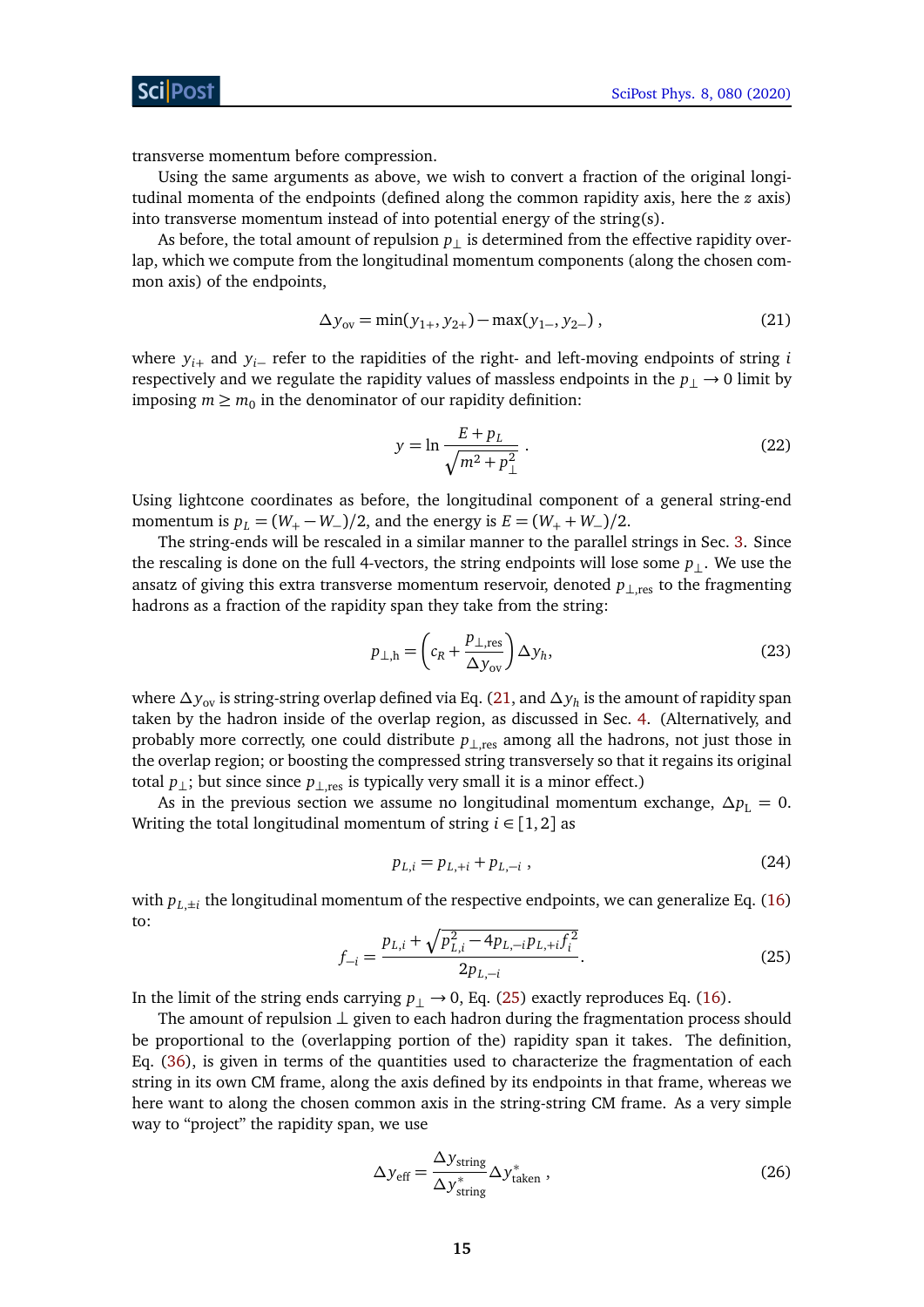where the  $\Delta y_{\text{string}}$  is the rapidity span of the given string evaluated along the common axis defined in the string-string frame and  $\Delta y^*_{\text{string}} = \ln(W^2/m_0^2)$  is the (larger) span evaluated in the string's own rest frame.  $\Delta y^*_{\text{taken}} = \ln \left( W^2/W'^2 \right)$  is the rapidity span of the hadron taken in the string's own rest frame.

The effective string length in Eq. [\(26\)](#page-14-2) taken is invariant under longitudinal boosts, and reproduces the parallel configuration in the limit where each string endpoint carries vanishing *p*<sub>⊥</sub>. Eq. [\(26\)](#page-14-2) also sums to give the correct rapidity span along the *z*-axis, and is agnostic to the direction of the transverse momentum.

The last point to address is in which direction in azimuth to apply the repulsion. Considering the transverse plane only (in the string-string CM frame), the two systems will have some equal and opposite overall motion, which we denote by  $\vec{p}_{\perp,rel} = \vec{p}_{\perp 1} - \vec{p}_{\perp 2} = 2\vec{p}_{\perp 1}$ . Assuming that, by the time strings are formed, the string systems are already separated a bit (on average) along this axis, it seems plausible to us to apply the repulsion  $p_{\perp}$  along the same direction. To provide some variability and in order to have a well-defined repulsion axis also in the *p*⊥,rel *t o*0 limit, we add a random component as well:

<span id="page-15-2"></span>
$$
\vec{n}_{\perp 1} = N(\vec{p}_{\perp, \text{rel}} + \rho \vec{n}_{\perp, \text{ran}}),\tag{27}
$$

where  $\vec{n}_{\perp,\text{ran}}$  is a unit-vector in a randomly chosen azimuthal direction, the normalisation factor

$$
N = \frac{1}{\sqrt{p_{\perp,\text{rel}}^2 + \rho^2 + 2\rho(\vec{p}_{\perp,\text{rel}} \cdot \vec{n}_{\perp,\text{ran}})}}
$$
(28)

ensures  $|n_{\perp 1}| = 1$ , and  $\rho$  is a free parameter of order 1 GeV which governs the relative importance of the random component. The repulsion for string 1 is oriented *with n*⊥<sup>1</sup> , and that for string 2 in the opposite direction.

The choice of direction can have a significant effect on two-particle azimuthal correlations, as we will describe in Sec. [6,](#page-17-0) but it does not have a drastic effect at the level of the distributions for the average hadron transverse momentum versus hadron rapidity and rapidity span taken.

#### <span id="page-15-0"></span>**5.2 Results**

We present the results in Fig. [9.](#page-16-1) Both panels show the average primary hadron  $p_{\perp}$  as a function of *y*hadron (defined along the common string-string axis, here the *z* axis, in their overall CM frame). In these plots we have chosen to add the repulsion  $p_{\perp}$  in the same direction as each string's overall transverse motion, and chosen a larger value of  $c_R = 0.4$  GeV compared to the parallel configurations, to make the effects of the repulsion stand out a bit more clearly against the  $p_{\perp}$  contributed already from the endpoints.

In Fig. [9,](#page-16-1) our fragmentation repulsion exhibits similar effects as those seen in Figs. [3](#page-8-1) and [7,](#page-13-2) though the enhancement of average primary hadron  $p_{\perp}$  is less drastic than in the parallel configurations. The reason for this is twofold: first, since the strings are no longer parallel, the amount of rapidity overlap between the two strings is reduced, resulting in less total repulsion *p*⊥. Second, the boosted endpoints show up as peaked structures around the endpoints' rapidity.

While the effects of our fragmentation repulsion are less distinctive in Fig. [9,](#page-16-1) the framework will still have a distinctive effect on the two-particle azimuthal correlations, as we will discuss in Sec. [6.](#page-17-0)

#### <span id="page-15-1"></span>**5.3 Asymmetric configurations**

Generalizing to an arbitrary configuration with strings that have endpoints with transverse mo-mentum follows naturally from combining the frameworks presented in Sec. [4](#page-8-0) and Sec. [5.1.](#page-13-1)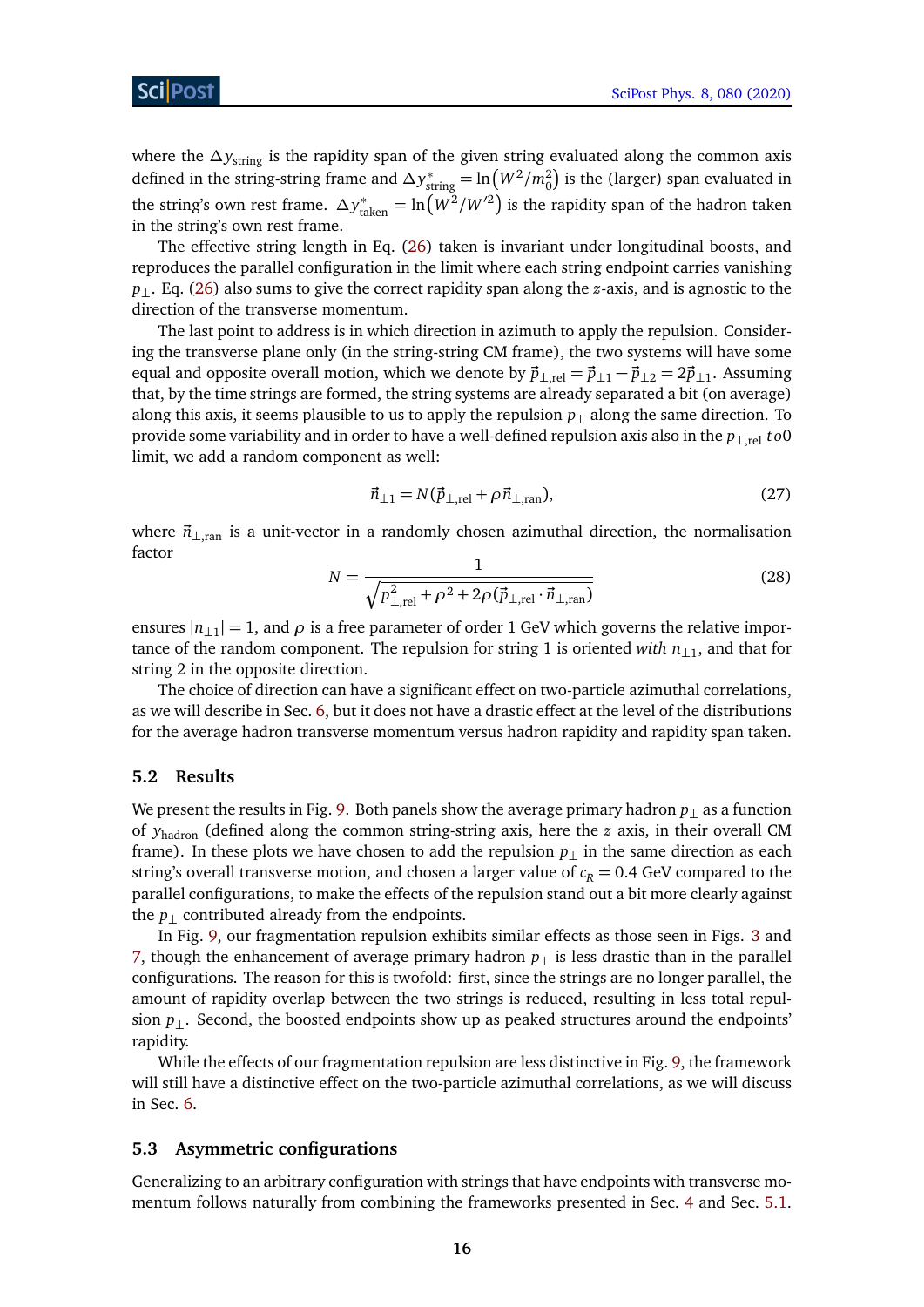<span id="page-16-1"></span>

Figure 9: Distribution of average hadron *p*⊥ of primary hadrons as a function of the hadron's rapidity, for the symmetric configuration (left) and the general configuration (right), where the two strings have an equal and opposite boost in the transverse direction. The latter configuration is boosted back to the two-string rest frame before compression and fragmentation. We have added the repulsion  $p_{\perp}$  in the same direction as the overall motion of each string.

The effects are smaller than in the symmetric configuration with opposite boosts, since the overlap in rapidity along the *z*-axis decreases the more transversely boosted the endpoints are. This results in less compression, and less fragmentation repulsion. We will use the con-figuration from Eq. [\(19\)](#page-11-3), with a boost factor of  $\beta = 0.1$  in opposite directions for each string.

In the right panel of [9,](#page-16-1) we show the results of boosting each string in the general configuration given by Eq. [\(19\)](#page-11-3) in opposite directions, then boosting back to their common rest frame, and then performing our compression and fragmentation repulsion. We have chosen to present the results of using  $c_R = 0.4$  GeV since larger values of this parameter are required to have visible results for this observable. The results are in line with our expectations from previous sections, namely that strings with endpoints that have transverse components will compress and repel less than strings that are completely parallel, and similarly with strings that are not completely overlapping.

### <span id="page-16-0"></span>**5.4 Rotated configurations**

Configurations such as those depicted in the right-hand pane of Fig. [8](#page-13-4) can be treated using the same arguments as for the boosted configurations. The endpoints again have non-vanishing transverse momenta, hence the rapidity spans computed along the common rapidity axis are always smaller than those in the respective string CM frames.

In the specific example shown in [8,](#page-13-4)  $p_{\perp, res} = 0$  since each of the (1,4) and (2,3) strings have zero net *p*⊥. Compression factors are computed from the longitudinal momentum components as in Eq. [\(25,](#page-14-1) and the effective span taken by each hadron is projected onto the common axis using Eq. [\(26\)](#page-14-2).

Finally, since each of the strings are at rest the  $\vec{p}_{\perp,\text{rel}}$  in Eq. [\(27\)](#page-15-2) is zero hence the random component will dominate in the choice of azimuth direction. (A more physical choice could potentially be made by using the direction transverse to the plane spanned by the two strings, but since we consider the case of vanishing  $\vec{p}_{\perp,\text{rel}}$  to be of limited general interest we do not pursue this further here.)

There are many other configurations that one may consider, but with the four configurations discussed in this work, we have presented the overall framework for our model of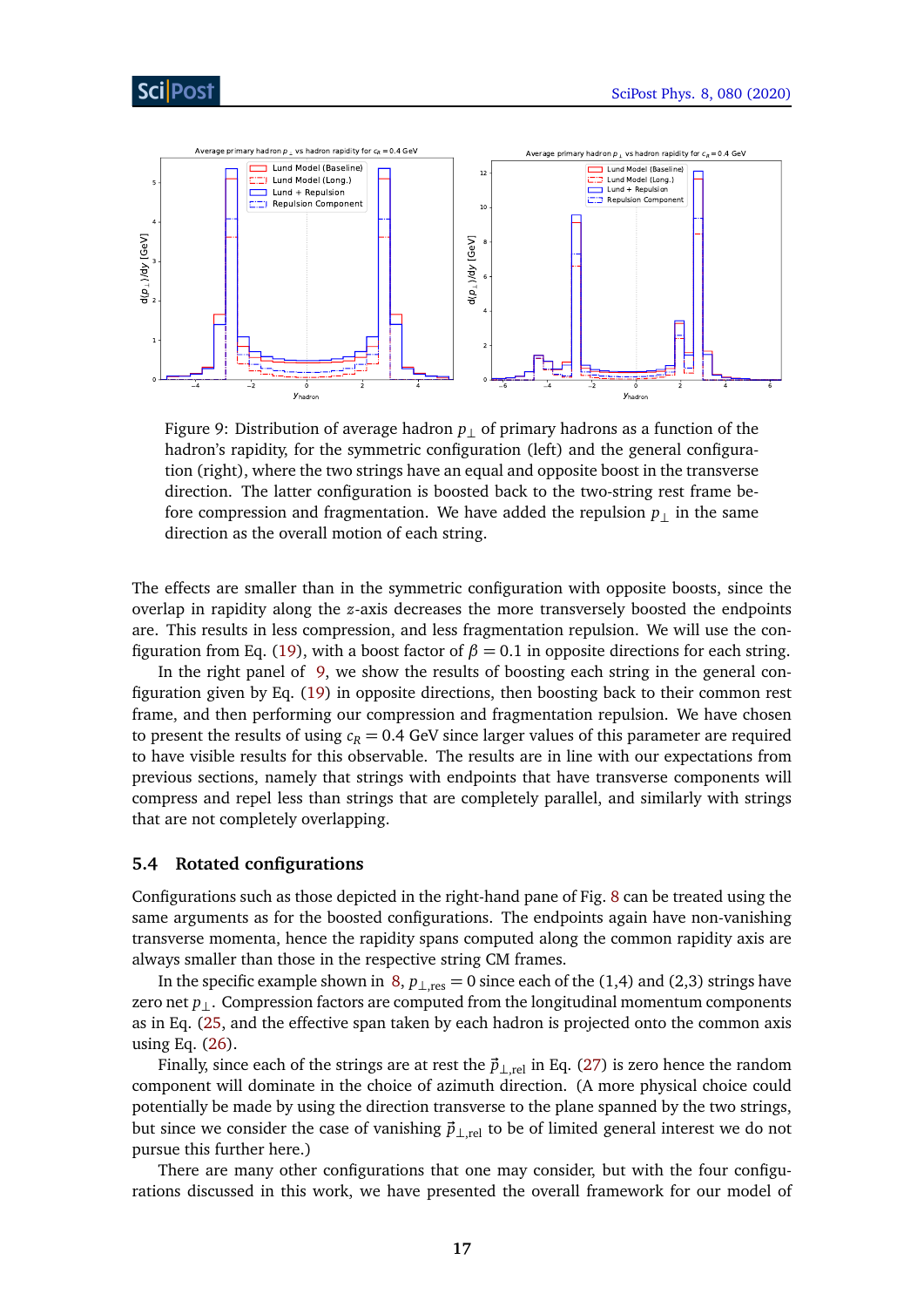<span id="page-17-2"></span>

Figure 10: Two-particle cumulant for the symmetric (left panel) and the general (right panel) two-string configurations, at the level of primary hadron production. We show the curves for the simplest parallel two-string case, and three variations on the equal and oppositely boosted two-string case. The variations are: the repulsion *p*⊥ acts in the same direction as the given string's overall transverse motion ("Boosted, (+)"), the repulsion *p*<sup>⊥</sup> acts in the opposite direction ("Boosted, (−)"), and lastly, the repulsion *p*<sup>⊥</sup> acts perpendicularly to the string's boost ("Boosted, (⊥)"). For each curve, when  $c_R = 0$ , we reproduce the baseline Lund string model.

fragmentation repulsion.

# <span id="page-17-0"></span>**6 Flow and Cumulants for Two-String Configurations**

Long-distance correlations in rapidity and azimuth have been used extensively to probe collective aspects of event structure, including flow, in both proton-proton and heavy-ion collisions. (See, e.g., [[68](#page-27-10)] for a succinct review of elliptic flow in heavy-ion phenomenology, and references therein.) Here, we focus on just one such observable, the two-particle cumulant,  $c_2$  {2}, which is designed to suppress non-flow contributions. It is calculated as:

<span id="page-17-1"></span>
$$
c_2\left\{2\right\} = \left\langle \left\langle e^{2i(\phi_i - \phi_j)} \right\rangle \right\rangle = \left\langle \frac{2}{n(n-1)} \sum_{i < j}^n \cos\left(2(\phi_i - \phi_j)\right) \right\rangle,\tag{29}
$$

where in the first line the outer angle bracket is the average over all events, and the inner is the average over all *n* particles in a given event. In the second line of Eq. [\(29\)](#page-17-1), we have removed the self-correlations  $i = j$ , and used the fact that the cosine function is an even function.

The two-particle cumulant will depend not only on the repulsion strength *c<sup>R</sup>* , but also on the direction of the repulsion, in particular for cases where the strings have an overall transverse motion such as the transversely boosted strings, where  $\vec{v}_{\text{det}} \neq 0$ . In this work, we will simply show the three extreme cases of the repulsion directions for the transversely boosted configurations, as discussed in Sec. [5.2](#page-15-0)

In Fig. [10,](#page-17-2) we plot the results for the two-particle cumulant for the symmetric two-string configuration at the level of primary hadrons, as a function of the repulsion constant *c<sup>R</sup>* . There are four curves in the plot. The first curve, labelled 'Symmetric' is the simplest two-string configuration, considered in Sec. [3.](#page-4-0) In this configuration, there is no preferred  $\phi$  direction, and it takes larger values of the repulsion constant to overcome the Gaussian transverse momentum distribution of the Lund fragmentation model, and to have a significant effect on the cumulant.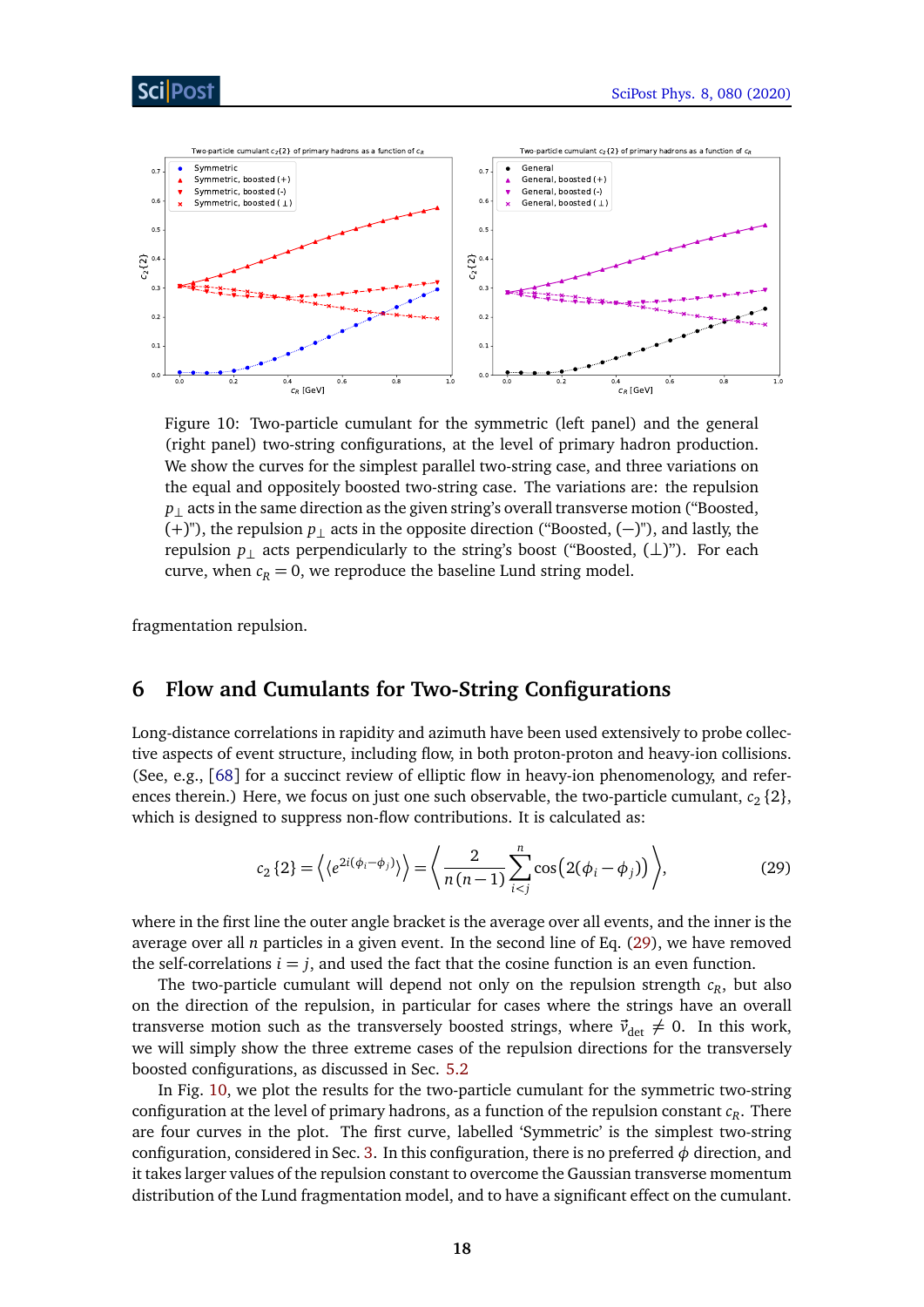<span id="page-18-1"></span>

Figure 11: Illustration of the net reduction of average hadron *p*⊥ caused by allowing excited primary hadrons (solid histograms) to decay (dot-dashed histograms), for the baseline Lund model (red) and our fragmentation repulsion model (blue). The example configuration is the symmetric parallel two-string configuration described in Sec. [3;](#page-4-0) the primary-hadron spectra are the same as those in Fig. [3.](#page-8-1)

The three other curves are variations on the configuration described in Sec. [5.1](#page-13-1) where the two strings each have a boost of  $β = 0.1$  in equal and opposite directions. The variations occur when one adds the repulsion  $p_{\perp}$  to the primary hadrons during fragmentation. The curves are labelled according to the direction in which the repulsion  $p_{\perp}$  is added with respect to the given string's overall boost direction. If we add the repulsion *p*⊥ in the same direction as the string's motion, we can greatly enhance the two-particle cumulant. If instead we add it in the opposite direction, we at first reduce the two-particle cumulant, but as the repulsion gets larger, the cumulant begins to increase. Lastly, if we add the repulsion *p*⊥ perpendicularly to the string's motion we greatly reduce the cumulant, but at large values of the repulsion constant, the rate of decrease begins to level out.

We obtain analogous results for the general configuration in the right panel of Fig. [10,](#page-17-2) though the cumulant for all values of  $c_R$  is less than for the symmetric case, due to the smaller overlap in rapidity.

We compared the symmetric parallel configuration in our fragmentation repulsion framework to the analogous configuration in the shoving model, and found that the two-particle cumulant is significantly smaller for the shoving model, at least with the parameter set described in App. [B.](#page-22-1) For the shoving model, we calculated the two-particle cumulant to be  $c_2$ {2} = 0.00957 (averaged over 200,000 events), which is of the order of the baseline Lund model.

## <span id="page-18-0"></span>**7 Final-State Hadrons**

In the previous sections, we considered the *p*⊥ and rapidity distributions at the level of the primary hadrons produced in the fragmentation process. Decays of those hadrons into secondaries (via processes like  $ρ$  →  $ππ$ ,  $π<sup>0</sup>$  →  $γγ$ , etc.) will smear the distributions in rapidity and dilute the *p*⊥ enhancement per hadron. In this section, we include decays of all final-state particles with lifetimes shorter than  $\tau = 10$  mm/c. In Pythia, this is done with the two switches: ParticleDecays:limitTau0 = on, and ParticleDecays:tau0Max = 10. With this criterion, weakly decaying strange hadrons are treated as stable, while all particles with shorter lifetimes are decayed. This matches the typical definition for stable par-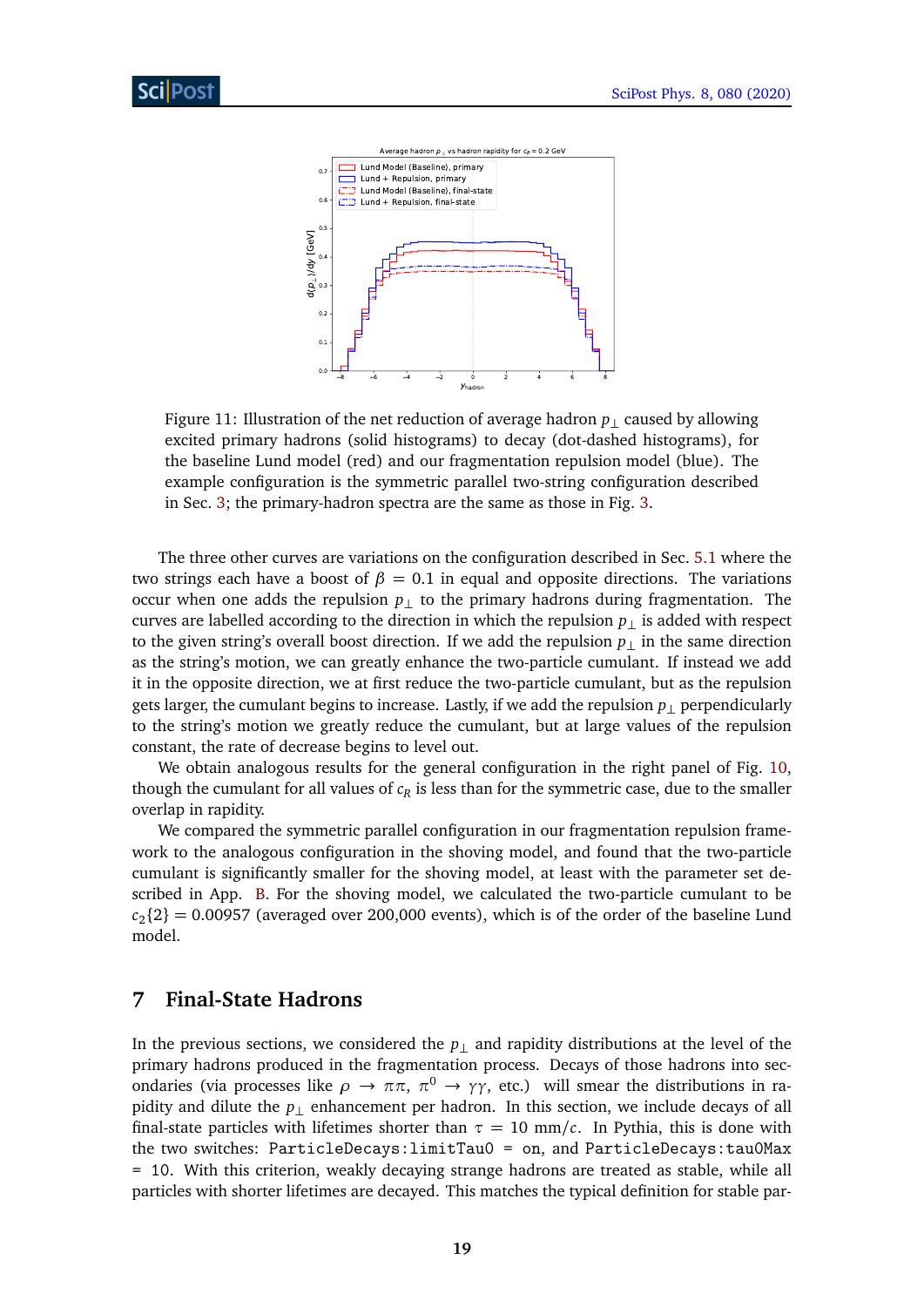## Sci Post

<span id="page-19-1"></span>

Figure 12: Two-particle cumulant for final-state hadrons in the symmetric configuration (left), and the general configuration (right), as a function of the repulsion constant *c<sup>R</sup>* . Both plots exhibit the same trends as the primary hadron distributions in Fig. [10,](#page-17-2) though the correlations are slightly reduced, as expected from excited hadrons decaying isotropically into potentially non-hadronic final states.

ticles used at LHC.

In Fig. [11,](#page-18-1) we present the average hadron  $p_{\perp}$  distribution as a function of hadron rapidity, for the symmetric parallel configuration from Sec. [3.](#page-4-0) We replot the results for the baseline Lund model (red solid) and our fragmentation repulsion (blue solid) for primary hadrons. Allowing excited primary hadrons to decay produces the dot-dashed lines in Fig. [11,](#page-18-1) for the baseline Lund (red dot-dashed) and our fragmentation repulsion (blue dot-dashed).

As expected, the plateau has been lowered for the baseline Lund model, since excited primary hadrons can decay into non-hadronic final state particles, which remove some of the available *p*⊥. Similarly, the fragmentation repulsion exhibits a lowering of its peak and general structure. However, the difference between the structure of the fragmentation repulsion and the rapidity plateau of the Lund model remains intact when decays are turned on, meaning our model can still be distinguished from the baseline Lund model.

In Fig. [12,](#page-19-1) we show the effects of varying the repulsion constant  $c_R$  on the two-particle azimuthal cumulant  $c_2$ {2} of final-state hadrons, for the symmetric configurations (left) and the general configurations (right). As shown, the cumulant exhibits the same trends as the primary hadron counterparts in Fig. [10,](#page-17-2) though the effects have been somewhat reduced, due to the non-hadronic particles produced during particle decays.

The key result of allowing particle decays is that our fragmentation repulsion model, implemented at the level of the primary hadrons produced during string fragmentation, still retains its key signatures at the level of final-state hadrons, at least at the level of the two-string configurations.

### <span id="page-19-0"></span>**8 Strings With Massive Endpoints**

The final generalisation we will consider in this work concerns strings with massive endpoints. The starting point for the compression process is the same as in the massless case, in that we rescale the 4-momenta as if the endpoints were massless:

$$
p_{\pm}^{\mu} \to p_{\pm}^{\prime \mu} = f_{\pm} p_{\pm}^{\mu}, \tag{30}
$$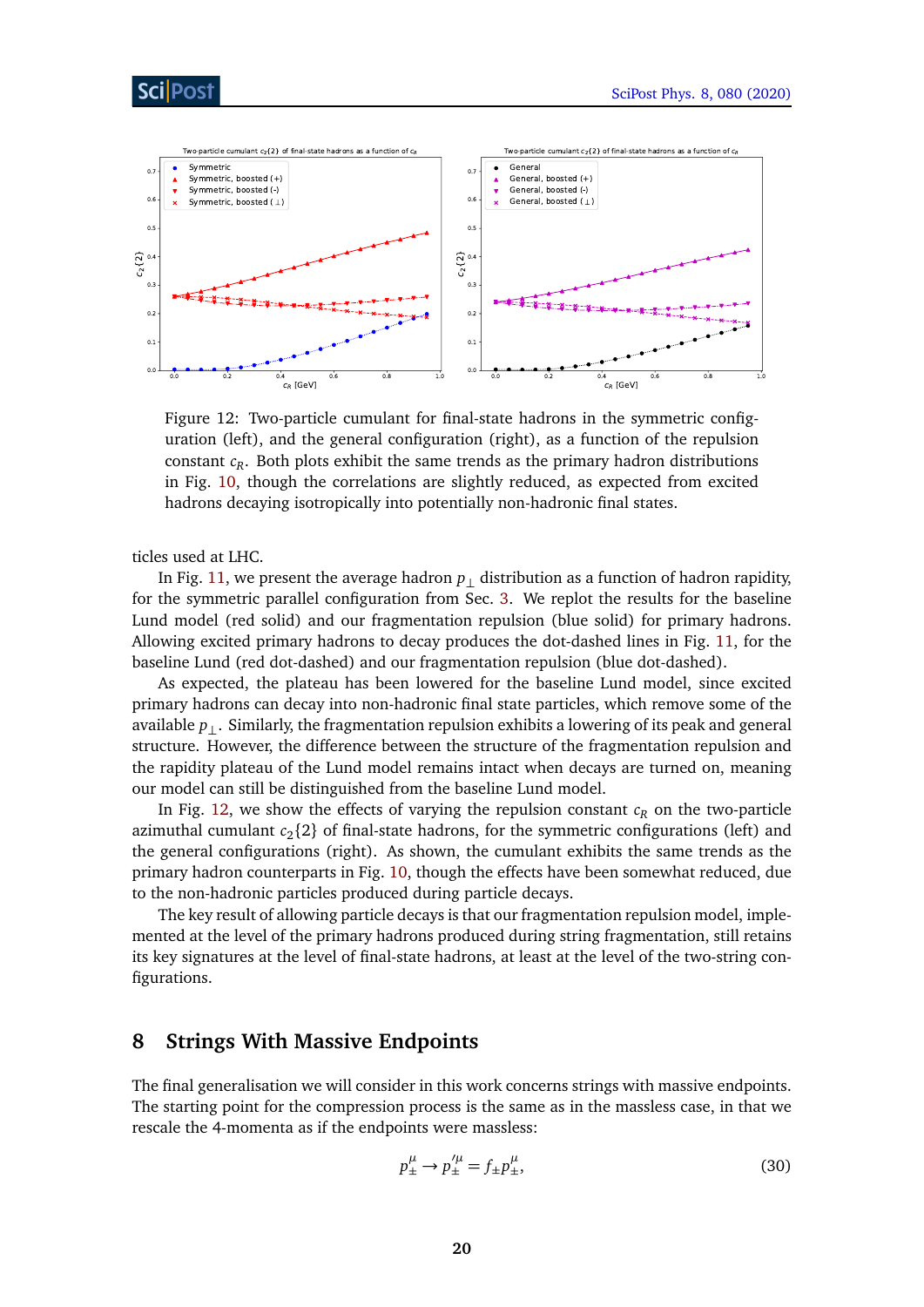<span id="page-20-4"></span>

Figure 13: Distribution of average hadron *p*⊥ for primary hadrons as a function of the rapidity span of the string taken by the hadron, for the symmetric, parallel two-string configuration with massive endpoints.

where the subscript  $\pm$  refers to the positively and negatively *z*-aligned endpoints respectively. The compression factors are, however, slightly modified relative to those in Eq. [\(12\)](#page-10-1). Using the conservation of invariant mass:

<span id="page-20-3"></span><span id="page-20-1"></span>
$$
W'^{2} = W^{2} - p_{\perp,R}^{2},
$$
  
thus  $(f_{+}p_{+} + f_{-}p_{-})^{2} = (p_{+} + p_{-})^{2} - p_{\perp,R}^{2},$  (31)

where we have inserted the original and rescaled endpoint momenta in the second line.

Expanding Eq. [\(31\)](#page-20-1) and rearranging gives:

$$
(1 - f_{+}^{2})m_{+}^{2} + (1 - f_{-}^{2})m_{-}^{2} + 2p_{+} \cdot p_{-} - p_{\perp,R}^{2} = 2f_{+}f_{-}p_{+} \cdot p_{-}.
$$
 (32)

Using the longitudinal momentum conservation to remove, e.g., *f*<sup>+</sup> produces a quadratic in *f*<sup>−</sup> which can be simply solved to calculate the two compression factors.

After calculating the new momenta for the endpoints in the manner described above, we put the endpoints back on shell:

<span id="page-20-2"></span>
$$
E'_{\pm} = \sqrt{m_{\pm}^2 + \vec{p}_{\pm}'^2} = \sqrt{m_{\pm}^2 + f_{\pm}^2 \vec{p}_{\pm}^2} \le E_{\pm},\tag{33}
$$

where the last inequality of Eq. [\(33\)](#page-20-2) emphasises the fact that  $f_{\pm}$  are indeed compression factors. With Eqs. [\(32,](#page-20-3) [33\)](#page-20-2), we now have a prescription for compressing strings with massive endpoints. The repulsion part is the same as that described in Secs. [3.2](#page-6-0) and [5.3.](#page-15-1)

In Fig. [13,](#page-20-4) we present the results of our fragmentation repulsion model for the symmetric, parallel two-string configuration with massive endpoints. As expected, Fig. [13](#page-20-4) reproduces the same characteristics as Fig. [2,](#page-7-1) and in particular, the significant difference between the shoving model and the Lund model with our fragmentation repulsion remains.

Lastly, with the above prescription for handling symmetric, parallel strings with massive endpoints, we can extend this formalism to the general two-string configuration using the frameworks of this section and Sec. [5.3.](#page-15-1) A full presentation of this and an extension to strings with gluon kinks will be discussed in future work.

# <span id="page-20-0"></span>**9 Conclusion and Outlook**

We have presented a framework to compress two simple  $q\bar{q}$  strings and repel them at the level of string fragmentation, a model we call fragmentation repulsion. We have shown that this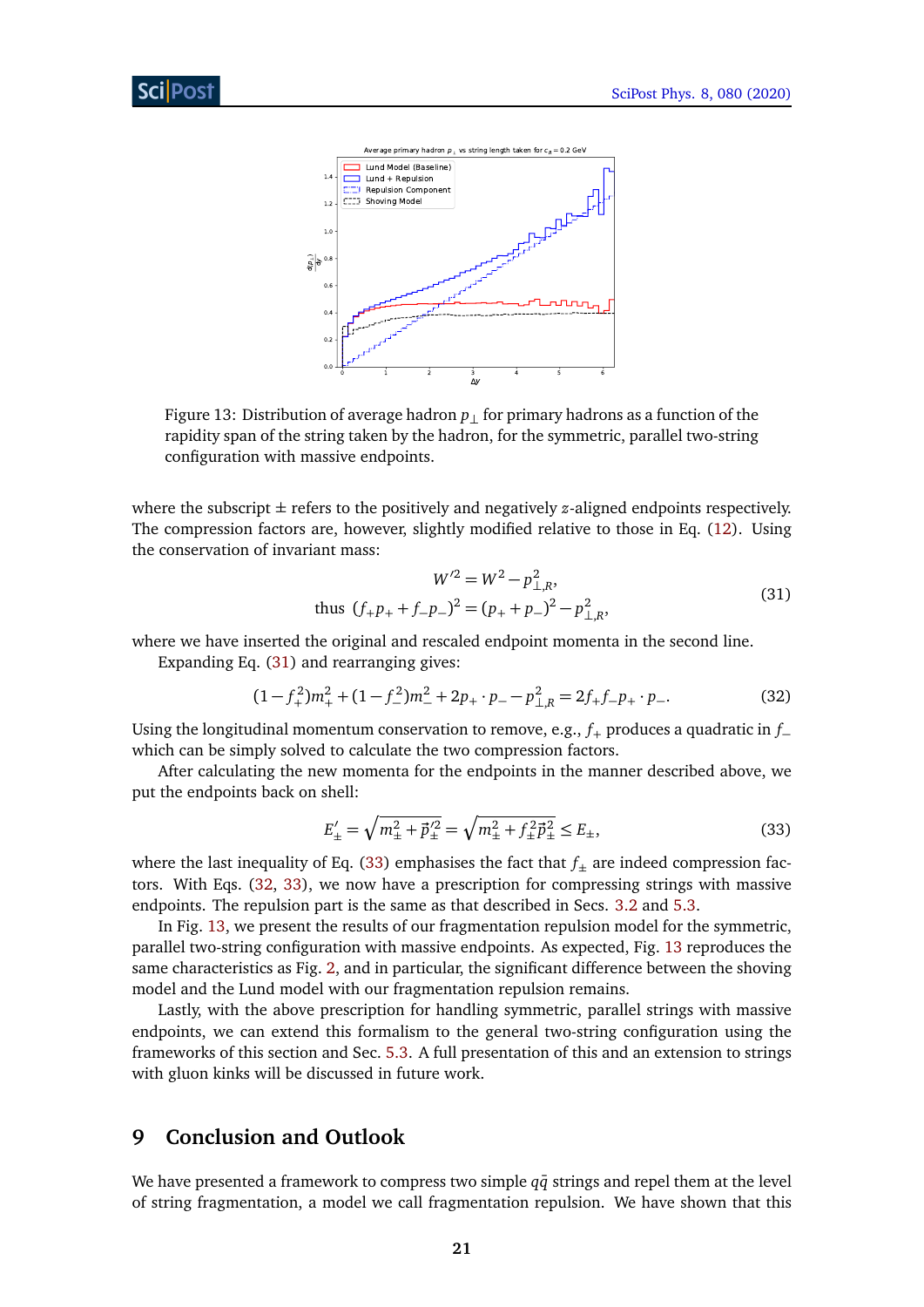induces an increased average *p*⊥ per hadron in regions of string overlaps and that this in turn generates non-trivial two-particle azimuthal correlations.

With the configurations presented, one may begin to build up the more complicated string topologies from the smaller pieces we have considered. Future work will look first at strings with gluon kinks, then at configurations with more than two overlapping strings. More complicated string topologies such as junctions and closed gluon loops will also need to be addressed to turn the model into a full-fledged description of LHC events.

A shortcoming of our work is that it does not provide a microscopic description of the stringstring interactions, unlike the shoving model. That is, we describe the effect simply in terms of an effective average  $p_{\perp}$  density that we postulate is accumulated by strings that overlap in rapidity, and which is transferred to the hadrons that are produced in the overlapping regions. Despite its relative simplicity, the model exhibits distinctive signatures in both average hadron transverse momentum and two-particle azimuthal correlations which are easy to understand intuitively. The amount of repulsion generated via Eq. [\(5\)](#page-5-2) is longitudinally boost invariant, but there remains some frame dependence — and associated ambiguities — in our choices of rapidity and repulsion axes, and in the definition of the compression procedure. We aim to study these aspects further in future work.

We round off by noting that, since the cluster hadronization model is based on simple  $q\bar{q}$ systems not unlike those considered here, it might be possible to apply our model also in the context of the cluster model, to let clusters repel off one another while losing some longitudinal momentum. However, since a cluster undergoes fissioning and decay, the repulsion would need to be split between the two products in the respective processes.

## **Acknowledgements**

We thank Gösta Gustafson for his valuable comments on the work, Christian Bierlich for his helpful comments about the current implementation of the shoving model in Pythia 8.2, and Helen Brooks & Johannes Bellm for discussions of our work. CBD is supported by the Australian Government Research Training Program Scholarship and the J. L. William Scholarship. This work was funded in part by the Australian Research Council via Discovery Project DP170100708 – "Emergent Phenomena in Quantum Chromodynamics" – and in part by the European Union's Horizon 2020 research and innovation programme under the Marie Skłodowska-Curie grant agreement No 722105 – MCnetITN3.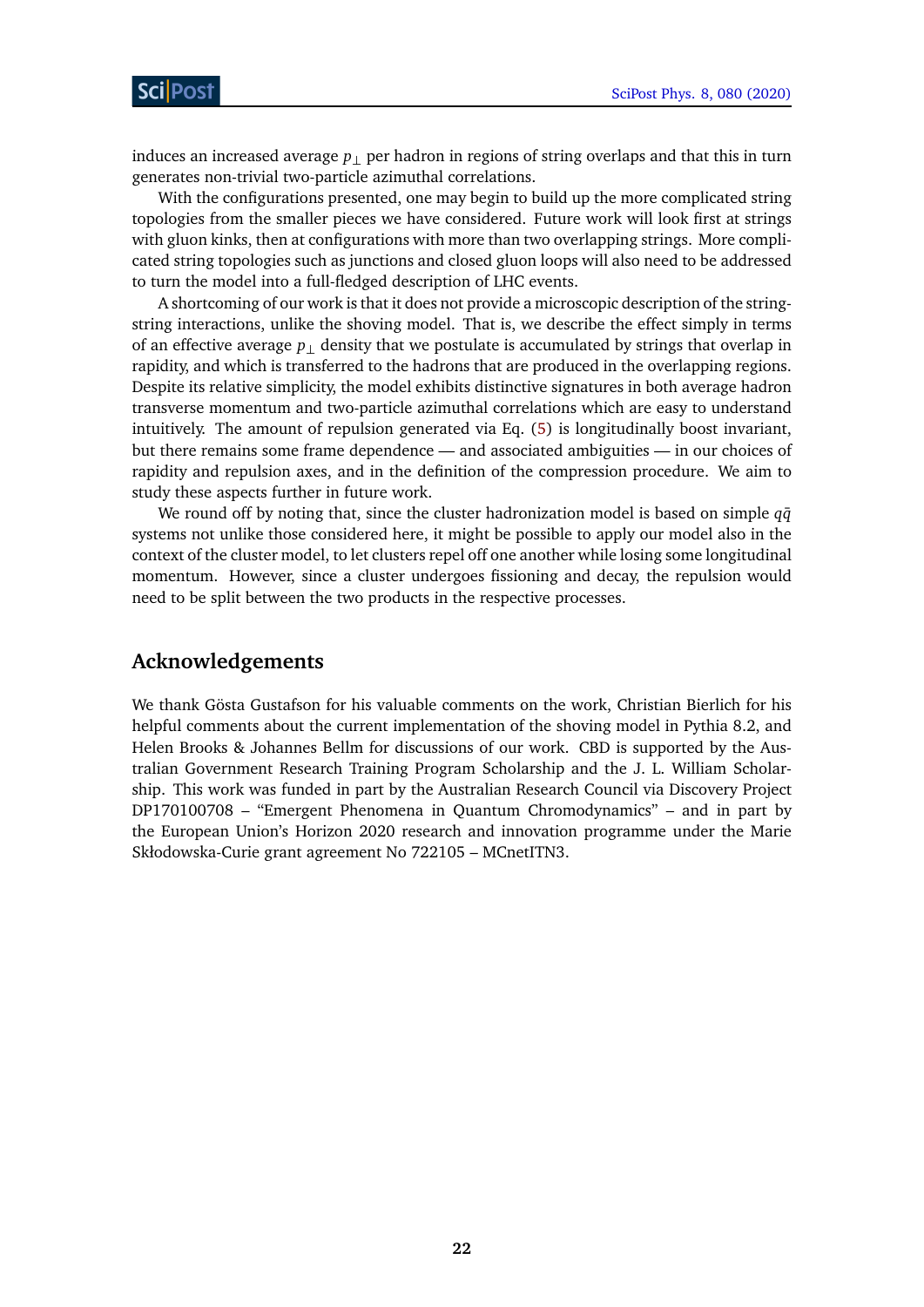## <span id="page-22-0"></span>**A String Fragmentation in Pythia**

The Lund string fragments probabilistically by taking steps along the lightcone momenta  $W_{\pm}$ , where *<sup>W</sup>*+*W*<sup>−</sup> <sup>=</sup> *<sup>W</sup>*<sup>2</sup> . A hadron is created by taking a fraction *z<sup>h</sup>* of a given end's lightcone momentum and the rest of the string keeps 1−*z<sup>h</sup>* of the lightcone momentum. In order to put the hadron on shell, we also need to take some lightcone momentum from the other end.

Following the notational convention of [[4](#page-23-2)], if we have taken *i* iterative steps in the fragmentation process, producing  $q_i\bar{q}_i$  pairs, each of which take a fraction  $z_i$ , and  $0 \leq z_i \leq 1$ , we can write the fractions of the initial total  $W_{\pm}$  taken at each step:

$$
x_{+,i} = z_i \prod_{j=1}^{i-1} (1 - z_j),
$$
  
and 
$$
x_{-,i} = \frac{m_{\perp,i}^2}{x_{+,i} W^2},
$$
  
since 
$$
m_{\perp,i}^2 = x_{+,i} x_{-,i} W^2,
$$
 (34)

where we have assumed without loss of generality that the hadrons have been fragmenting from the  $W_+$  end of the string.

Since the string can fragment from either end of the string, Pythia needs two sets of these  $x_{+}$  pairs, where now the  $\pm$  sign refers to the lightcone momenta of the opposite end of the given fragmenting end. We will label them  $x$  and  $\tilde{x}$ . These two pairs track how much has been taken from the two end points in the two different directions, and the differences are the amount of lightcone momentum actually left:

$$
\bar{x}_{\text{tot},+} = x_+ - \tilde{x}_-, \text{ and } \bar{x}_{\text{tot},-} = \tilde{x}_+ - x_-. \tag{35}
$$

Using Eq. [\(3\)](#page-4-1), we can now calculate the rapidity span of the string that a fragmenting hadron *i* takes with it:

<span id="page-22-2"></span>
$$
\Delta y = \ln \left( \frac{\bar{x}_{\text{tot},+} \bar{x}_{\text{tot},-}}{(\bar{x}_{\text{tot},+} - x_{h,+})(\bar{x}_{\text{tot},-} - x_{h,-})} \right),\tag{36}
$$

where  $x_{h,\pm}$  is the lightcone momentum fraction taken by a new hadron fragmentation from the positive end and negative end respectively.

At some cutoff invariant mass  $W_{\text{stop}}^2$ , this fragmentation process stops, and the remnant string is broken into two final hadrons.

### <span id="page-22-1"></span>**B Shoving Model Parameters**

In the shoving model (as implemented in Pythia 8.2), there are several parameters that govern the rate and amount of shoving. We summarise the parameter values we used to produce Fig. [3](#page-8-1) in Tab. [1.](#page-23-0) We did not include the flavour changing aspects of the Rope model.

We also set the two strings' endpoints to have  $m<sub>u</sub> = 0.33$  GeV, though this configuration and our massless endpoint configuration were set to have the same total invariant mass for each string. Since the shoving model also requires partons to have transverse spacetime coordinates, we set the strings to be 2.46 fm apart in transverse space (six times the input parameter Ropewalk: $r0$ ). We chose to set the strings relatively far apart, relative to the transverse radius of the string, since we discovered that for the above parameter set, a transverse separation between our two straight strings of *d*<sup>⊥</sup> *<* 5*r*<sup>0</sup> lead to, in our opinion, pathological results. To understand what each parameter governs in the model, we direct the reader to [[38](#page-25-9)].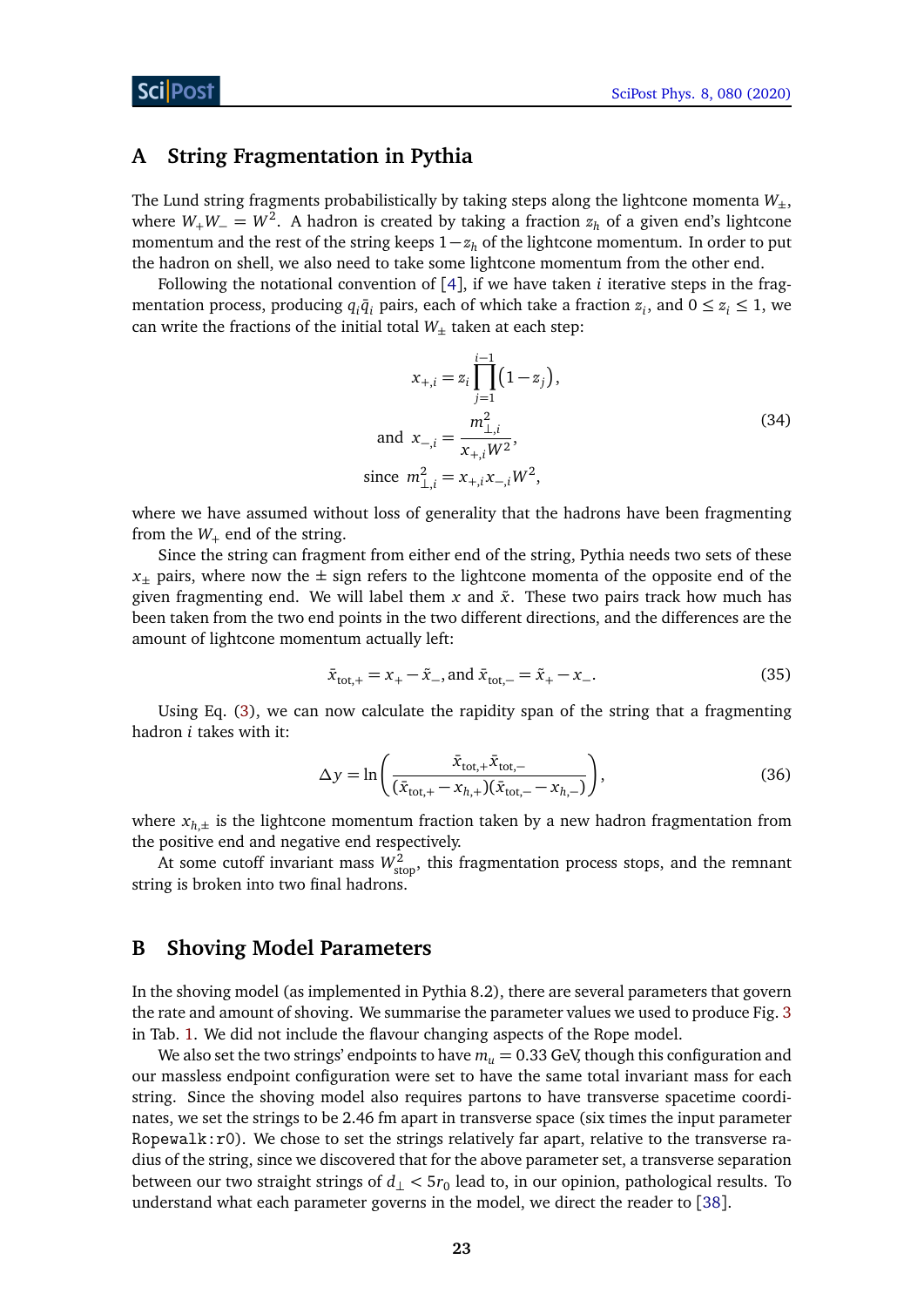| Parameter            | Value |
|----------------------|-------|
| Ropewalk: rCutOff    | 10.0  |
| Ropewalk: limitMom   | on    |
| Ropewalk: pTcut      | 2.0   |
| Ropewalk:r0          | 0.41  |
| Ropewalk: m0         | 0.2   |
| Ropewalk: gAmplitude | 10.0  |
| Ropewalk: gExponent  | 1.0   |
| Ropewalk: deltat     | 0.1   |
| Ropewalk:tShove      | 1.0   |
| Ropewalk: deltay     | 0.1   |
| Ropewalk:tInit       | 1.5   |

<span id="page-23-0"></span>Table 1: Input parameters used in Fig. [3](#page-8-1) for the shoving model.

# **References**

- <span id="page-23-1"></span>[1] B. Andersson, G. Gustafson, G. Ingelman and T. Sjöstrand, *Parton fragmentation and string dynamics*, Phys. Rept. **97**, 31 (1983), doi:10.1016/[0370-1573\(83\)90080-7.](http://dx.doi.org/10.1016/0370-1573(83)90080-7)
- [2] B. Andersson, G. Gustafson and B. Soderberg, *A general model for jet fragmentation*, Z. Phys. C **20**, 317 (1983), doi:10.1007/[BF01407824.](http://dx.doi.org/10.1007/BF01407824)
- [3] B. Andersson, *The Lund model*, Camb. Monogr. Part. Phys. Nucl. Phys. Cosmol. **7**, 1 (1997).
- <span id="page-23-2"></span>[4] T. Sjöstrand, *Jet fragmentation of multiparton configurations in a string framework*, Nucl. Phys. B **248**, 469 (1984), doi:10.1016/[0550-3213\(84\)90607-2.](http://dx.doi.org/10.1016/0550-3213(84)90607-2)
- <span id="page-23-3"></span>[5] R. D. Field and S. Wolfram, *A QCD model for e*+*e* <sup>−</sup> *annihilation*, Nucl. Phys. B **213**, 65 (1983), doi:10.1016/[0550-3213\(83\)90175-X.](http://dx.doi.org/10.1016/0550-3213(83)90175-X)
- [6] T. D. Gottschalk, *An improved description of hadronization in the QCD cluster model for e* +*e* <sup>−</sup> *annihilation*, Nucl. Phys. B **<sup>239</sup>**, 349 (1984), doi:10.1016/[0550-3213\(84\)90253-0.](http://dx.doi.org/10.1016/0550-3213(84)90253-0)
- <span id="page-23-4"></span>[7] B. Webber, *A QCD model for jet fragmentation including soft gluon interference*, Nucl. Phys. B **238**, 492 (1984), doi:10.1016/[0550-3213\(84\)90333-X.](http://dx.doi.org/10.1016/0550-3213(84)90333-X)
- <span id="page-23-5"></span>[8] T. Sjöstrand, S. Mrenna and P. Z. Skands, *PYTHIA 6.4 physics and manual*, J. High Energy Phys. **05**, 026 (2006), doi:10.1088/[1126-6708](http://dx.doi.org/10.1088/1126-6708/2006/05/026)/2006/05/026, arXiv:hep-ph/[0603175.](https://arxiv.org/abs/hep-ph/0603175)
- [9] T. Sjöstrand, S. Mrenna and P. Z. Skands, *A brief introduction to PYTHIA 8.1*, Comput. Phys. Commun. **178**, 852 (2008), doi:10.1016/[j.cpc.2008.01.036,](http://dx.doi.org/10.1016/j.cpc.2008.01.036) arXiv[:0710.3820.](https://arxiv.org/abs/0710.3820)
- <span id="page-23-6"></span>[10] T. Sjöstrand, S. Ask, J. R. Christiansen, R. Corke, N. Desai, P. Ilten, S. Mrenna, S. Prestel, C. O. Rasmussen and P. Z. Skands, *An introduction to PYTHIA 8.2*, Comput. Phys. Commun. **191**, 159 (2015), doi:10.1016/[j.cpc.2015.01.024,](http://dx.doi.org/10.1016/j.cpc.2015.01.024) arXiv[:1410.3012.](https://arxiv.org/abs/1410.3012)
- <span id="page-23-7"></span>[11] K. Werner, F.-M. Liu and T. Pierog, *Parton ladder splitting and the rapidity dependence of transverse momentum spectra in deuteron-gold collisions at RHIC*, Phys. Rev. C **74**, 044902 (2006), doi:10.1103/[PhysRevC.74.044902,](http://dx.doi.org/10.1103/PhysRevC.74.044902) arXiv:hep-ph/[0506232.](https://arxiv.org/abs/hep-ph/0506232)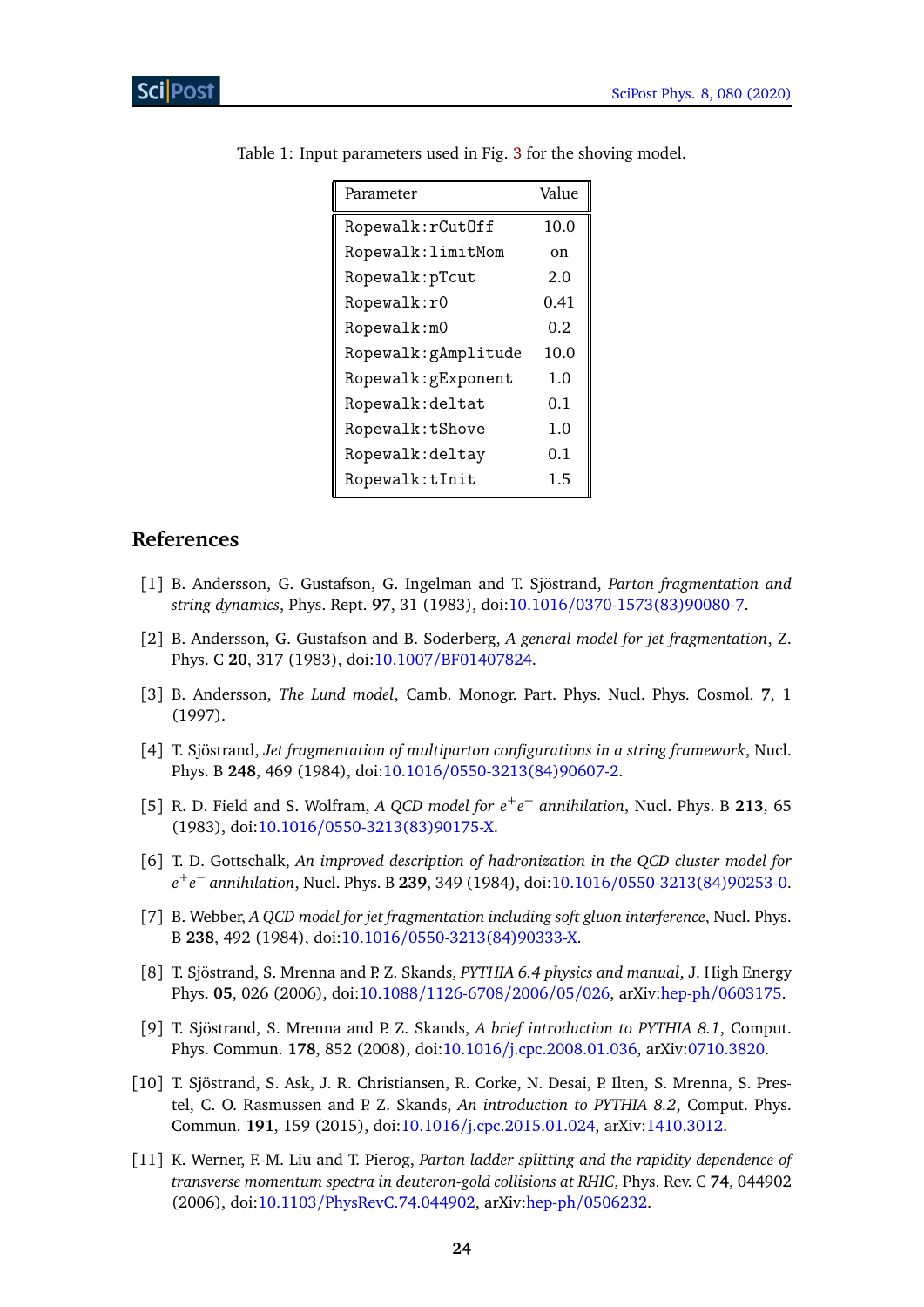- <span id="page-24-0"></span>[12] T. Pierog, I. Karpenko, J. M. Katzy, E. Yatsenko and K. Werner, *EPOS LHC: Test of collective hadronization with data measured at the CERN Large Hadron Collider*, Phys. Rev. C **92**, 034906 (2015), doi:10.1103/[PhysRevC.92.034906,](http://dx.doi.org/10.1103/PhysRevC.92.034906) arXiv[:1306.0121.](https://arxiv.org/abs/1306.0121)
- <span id="page-24-1"></span>[13] M. Bähr *et al.*, *Herwig++ physics and manual*, Eur. Phys. J. C **58**, 639 (2008), doi:10.1140/epjc/[s10052-008-0798-9,](http://dx.doi.org/10.1140/epjc/s10052-008-0798-9) arXiv[:0803.0883.](https://arxiv.org/abs/0803.0883)
- [14] J. Bellm *et al.*, *Herwig 7.0/Herwig++ 3.0 release note*, Eur. Phys. J. C **76**, 196 (2016), doi:10.1140/epjc/[s10052-016-4018-8,](http://dx.doi.org/10.1140/epjc/s10052-016-4018-8) arXiv[:1512.01178.](https://arxiv.org/abs/1512.01178)
- <span id="page-24-2"></span>[15] J. Bellm *et al.*, *Herwig 7.1 Release Note* (2017), arXiv[:1705.06919.](https://arxiv.org/abs/1705.06919)
- <span id="page-24-3"></span>[16] T. Gleisberg, S. Hoeche, F. Krauss, M. Schönherr, S. Schumann, F. Siegert and J. Winter, *Event generation with SHERPA 1.1*, J. High Energy Phys. **02**, 007 (2009), doi:10.1088/[1126-6708](http://dx.doi.org/10.1088/1126-6708/2009/02/007)/2009/02/007, arXiv[:0811.4622.](https://arxiv.org/abs/0811.4622)
- <span id="page-24-4"></span>[17] E. Bothmann *et al.*, *Event generation with Sherpa 2.2*, SciPost Phys. **7**, 034 (2019), doi:10.21468/[SciPostPhys.7.3.034,](http://dx.doi.org/10.21468/SciPostPhys.7.3.034) arXiv[:1905.09127.](https://arxiv.org/abs/1905.09127)
- <span id="page-24-5"></span>[18] A. Karneyeu, L. Mijovic, S. Prestel and P. Z. Skands, *MCPLOTS: a particle physics resource based on volunteer computing*, Eur. Phys. J. C **74**, 2714 (2014), doi[:10.1140](http://dx.doi.org/10.1140/epjc/s10052-014-2714-9)/epjc/s10052- [014-2714-9,](http://dx.doi.org/10.1140/epjc/s10052-014-2714-9) arXiv[:1306.3436.](https://arxiv.org/abs/1306.3436)
- <span id="page-24-6"></span>[19] J. Adam *et al.*, *Measurement of pion, kaon and proton production in proton–proton collisions at* <sup>p</sup> *s* = 7 *TeV*, Eur. Phys. J. C **75**, 226 (2015), doi:10.1140/epjc/[s10052-015-3422-](http://dx.doi.org/10.1140/epjc/s10052-015-3422-9) [9,](http://dx.doi.org/10.1140/epjc/s10052-015-3422-9) arXiv[:1504.00024.](https://arxiv.org/abs/1504.00024)
- <span id="page-24-7"></span>[20] S. Acharya et al., Multiplicity dependence of light-flavor hadron production in pp colli*sions at* <sup>p</sup> *s = 7 TeV*, Phys. Rev. C **99**, 024906 (2019), doi:10.1103/[PhysRevC.99.024906,](http://dx.doi.org/10.1103/PhysRevC.99.024906) arXiv[:1807.11321.](https://arxiv.org/abs/1807.11321)
- <span id="page-24-8"></span>[21] V. Khachatryan *et al.*, *Observation of long-range near-side angular correlations in proton-proton collisions at the LHC*, J. High Energy Phys. **09**, 091 (2010), doi:10.1007/[JHEP09\(2010\)091,](http://dx.doi.org/10.1007/JHEP09(2010)091) arXiv[:1009.4122.](https://arxiv.org/abs/1009.4122)
- <span id="page-24-9"></span>[22] D. Velicanu, *Ridge correlation structure in high multiplicity pp collisions with CMS*, J. Phys. G **38**, 124051 (2011), doi:10.1088/[0954-3899](http://dx.doi.org/10.1088/0954-3899/38/12/124051)/38/12/124051, arXiv[:1107.2196.](https://arxiv.org/abs/1107.2196)
- <span id="page-24-10"></span>[23] G. Aad et al., Observation of long-range elliptic azimuthal anisotropies in  $\sqrt{s}$  =13 and *2.76 TeV pp collisions with the ATLAS detector*, Phys. Rev. Lett. **116**, 172301 (2016), doi:10.1103/[PhysRevLett.116.172301,](http://dx.doi.org/10.1103/PhysRevLett.116.172301) arXiv[:1509.04776.](https://arxiv.org/abs/1509.04776)
- [24] V. Khachatryan *et al.*, *Measurement of long-range near-side two-particle angular correlations in pp collisions at* <sup>p</sup> *s* =*13 TeV*, Phys. Rev. Lett. **116**, 172302 (2016), doi:10.1103/[PhysRevLett.116.172302,](http://dx.doi.org/10.1103/PhysRevLett.116.172302) arXiv[:1510.03068.](https://arxiv.org/abs/1510.03068)
- [25] V. Khachatryan *et al.*, *Evidence for collectivity in pp collisions at the LHC*, Phys. Lett. B **765**, 193 (2017), doi:10.1016/[j.physletb.2016.12.009,](http://dx.doi.org/10.1016/j.physletb.2016.12.009) arXiv[:1606.06198.](https://arxiv.org/abs/1606.06198)
- [26] M. Aaboud *et al.*, *Measurements of long-range azimuthal anisotropies and associated Fourier coefficients for pp collisions at* <sup>p</sup> *s* = 5.02 *and* 13 *TeV and p+Pb collisions at*  $\sqrt{s_{NN}}$  = 5.02 *TeV with the ATLAS detector*, Phys. Rev. C **96**, 024908 (2017), doi:10.1103/[PhysRevC.96.024908,](http://dx.doi.org/10.1103/PhysRevC.96.024908) arXiv[:1609.06213.](https://arxiv.org/abs/1609.06213)
- <span id="page-24-11"></span>[27] M. Aaboud *et al.*, *Measurement of multi-particle azimuthal correlations in pp, p*+*Pb and low-multiplicity Pb*+*Pb collisions with the ATLAS detector*, Eur. Phys. J. C **77**, 428 (2017), doi:10.1140/epjc/[s10052-017-4988-1,](http://dx.doi.org/10.1140/epjc/s10052-017-4988-1) arXiv[:1705.04176.](https://arxiv.org/abs/1705.04176)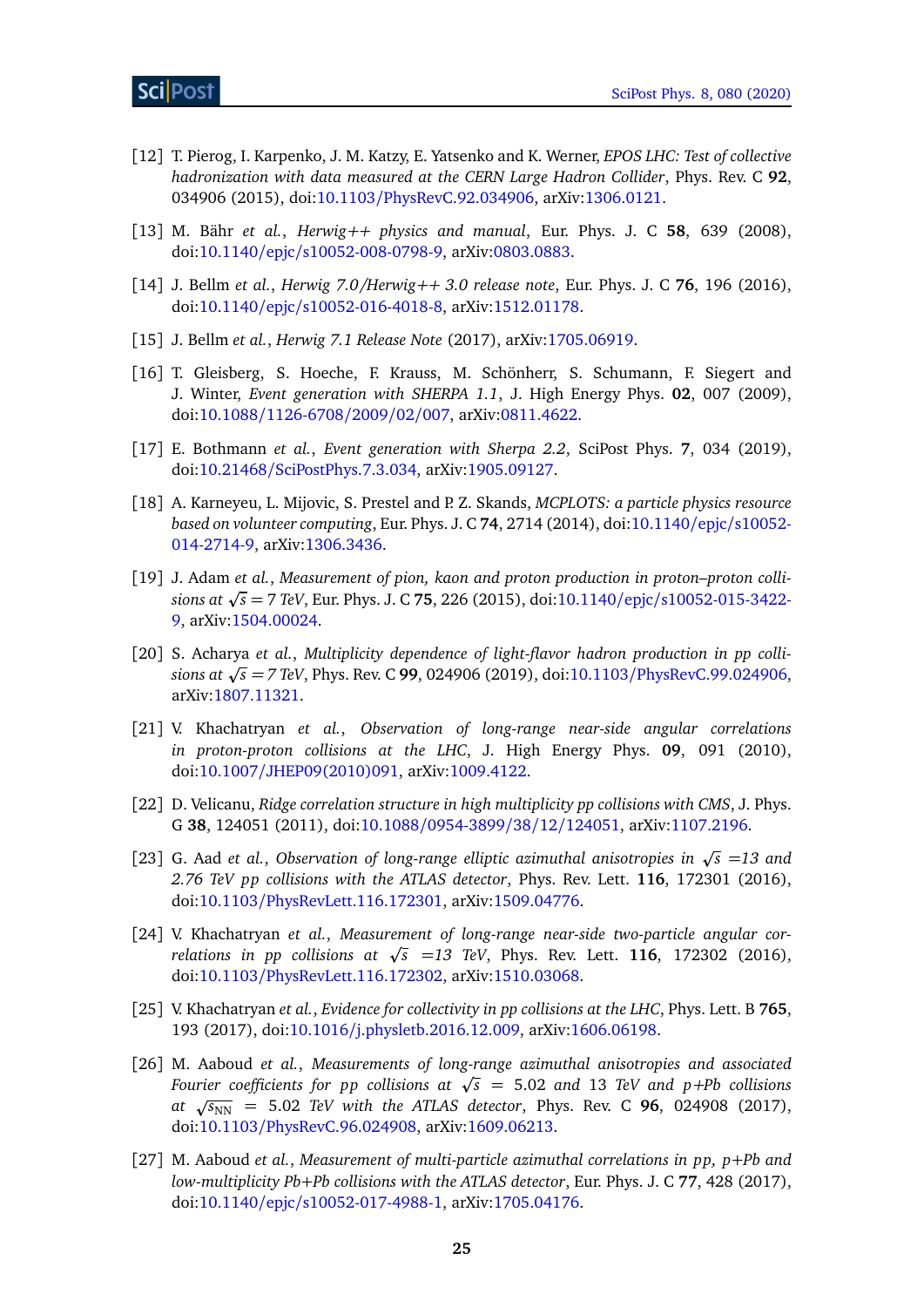- <span id="page-25-0"></span>[28] S. Chatrchyan *et al.*, *Measurement of neutral strange particle production in the underlying event in proton-proton collisions at*  $\sqrt{s} = 7$  TeV, Phys. Rev. D **88**, 052001 (2013),  $\frac{1}{2}$ doi:10.1103/[PhysRevD.88.052001,](http://dx.doi.org/10.1103/PhysRevD.88.052001) arXiv[:1305.6016.](https://arxiv.org/abs/1305.6016)
- [29] G. Aad *et al.*, *Measurement of*  $K_S^0$  and  $\Lambda^0$  production in tt dileptonic events in pp col- $G$ . Aad et al., Measurement of  $\kappa_{\tilde{S}}$  and  $\Lambda^*$  proauction in it alleptonic events in pp col-<br>lisions at  $\sqrt{s}$  = 7 TeV with the ATLAS detector, Eur. Phys. J. C **79**, 1017 (2019), doi:10.1140/epjc/[s10052-019-7512-y,](http://dx.doi.org/10.1140/epjc/s10052-019-7512-y) arXiv[:1907.10862.](https://arxiv.org/abs/1907.10862)
- <span id="page-25-1"></span>[30] P. Cui, *Strangeness production in jets and underlying events in pp collisions at*  $\sqrt{s} = 13$ *TeV with ALICE*, JPS Conf. Proc. **26**, 024017 (2019), doi:10.7566/[JPSCP.26.024017,](http://dx.doi.org/10.7566/JPSCP.26.024017) arXiv[:1909.05471.](https://arxiv.org/abs/1909.05471)
- <span id="page-25-2"></span>[31] T. Sjöstrand, *Colour reconnection and its effects on precise measurements at the LHC* (2013), arXiv[:1310.8073.](https://arxiv.org/abs/1310.8073)
- <span id="page-25-3"></span>[32] T. Sjöstrand, *Colour reconnections from LEP to future colliders*, In Proceedings, Parton Radiation and Fragmentation from LHC to FCC-ee: CERN, Geneva, Switzerland, November 22-23, 2016, 144 (2017).
- <span id="page-25-4"></span>[33] C. Bierlich, G. Gustafson, L. Lönnblad and A. Tarasov, *Effects of overlapping strings in pp collisions*, J. High Energy Phys. **03**, 148 (2015), doi:10.1007/[JHEP03\(2015\)148,](http://dx.doi.org/10.1007/JHEP03(2015)148) arXiv[:1412.6259.](https://arxiv.org/abs/1412.6259)
- <span id="page-25-5"></span>[34] C. Bierlich and J. R. Christiansen, *Effects of color reconnection on hadron flavor observables*, Phys. Rev. D **92**, 094010 (2015), doi:10.1103/[PhysRevD.92.094010,](http://dx.doi.org/10.1103/PhysRevD.92.094010) arXiv[:1507.02091.](https://arxiv.org/abs/1507.02091)
- <span id="page-25-6"></span>[35] J. Ambjørn, P. Olesen and C. Peterson, *Stochastic confinement and dimensional reduction (II). three-dimensional SU(2) lattice gauge theory*, Nucl. Phys. B **240**, 533 (1984), doi:10.1016/[0550-3213\(84\)90242-6.](http://dx.doi.org/10.1016/0550-3213(84)90242-6)
- <span id="page-25-7"></span>[36] G. S. Bali, *Casimir scaling of SU(3) static potentials*, Phys. Rev. D **62**, 114503 (2000), doi:10.1103/[PhysRevD.62.114503,](http://dx.doi.org/10.1103/PhysRevD.62.114503) arXiv:hep-lat/[0006022.](https://arxiv.org/abs/hep-lat/0006022)
- <span id="page-25-8"></span>[37] C. Bierlich, G. Gustafson and L. Lönnblad, *A shoving model for collectivity in hadronic collisions* (2016), arXiv[:1612.05132.](https://arxiv.org/abs/1612.05132)
- <span id="page-25-9"></span>[38] C. Bierlich, G. Gustafson and L. Lönnblad, *Collectivity without plasma in hadronic collisions*, Phys. Lett. B **779**, 58 (2018), doi:10.1016/[j.physletb.2018.01.069,](http://dx.doi.org/10.1016/j.physletb.2018.01.069) arXiv[:1710.09725.](https://arxiv.org/abs/1710.09725)
- <span id="page-25-10"></span>[39] C. Flensburg, G. Gustafson and L. Lönnblad, *Inclusive and exclusive observables from dipoles in high energy collisions*, J. High Energy Phys. **08**, 103 (2011), doi:10.1007/[JHEP08\(2011\)103,](http://dx.doi.org/10.1007/JHEP08(2011)103) arXiv[:1103.4321.](https://arxiv.org/abs/1103.4321)
- <span id="page-25-11"></span>[40] C. Bierlich, G. Gustafson, L. Lönnblad and H. Shah, *The Angantyr model for heavy-ion collisions in PYTHIA8*, J. High Energy Phys. **10**, 134 (2018), doi:10.1007/[JHEP10\(2018\)134,](http://dx.doi.org/10.1007/JHEP10(2018)134) arXiv[:1806.10820.](https://arxiv.org/abs/1806.10820)
- <span id="page-25-12"></span>[41] A. Ortiz Velasquez, P. Christiansen, E. Cuautle Flores, I. Maldonado Cervantes and G. Pai´c, *Color reconnection and flowlike patterns in pp collisions*, Phys. Rev. Lett. **111**, 042001 (2013), doi:10.1103/[PhysRevLett.111.042001,](http://dx.doi.org/10.1103/PhysRevLett.111.042001) arXiv[:1303.6326.](https://arxiv.org/abs/1303.6326)
- <span id="page-25-13"></span>[42] J. R. Christiansen and P. Z. Skands, *String formation beyond leading colour*, J. High Energy Phys. **08**, 003 (2015), doi:10.1007/[JHEP08\(2015\)003,](http://dx.doi.org/10.1007/JHEP08(2015)003) arXiv[:1505.01681.](https://arxiv.org/abs/1505.01681)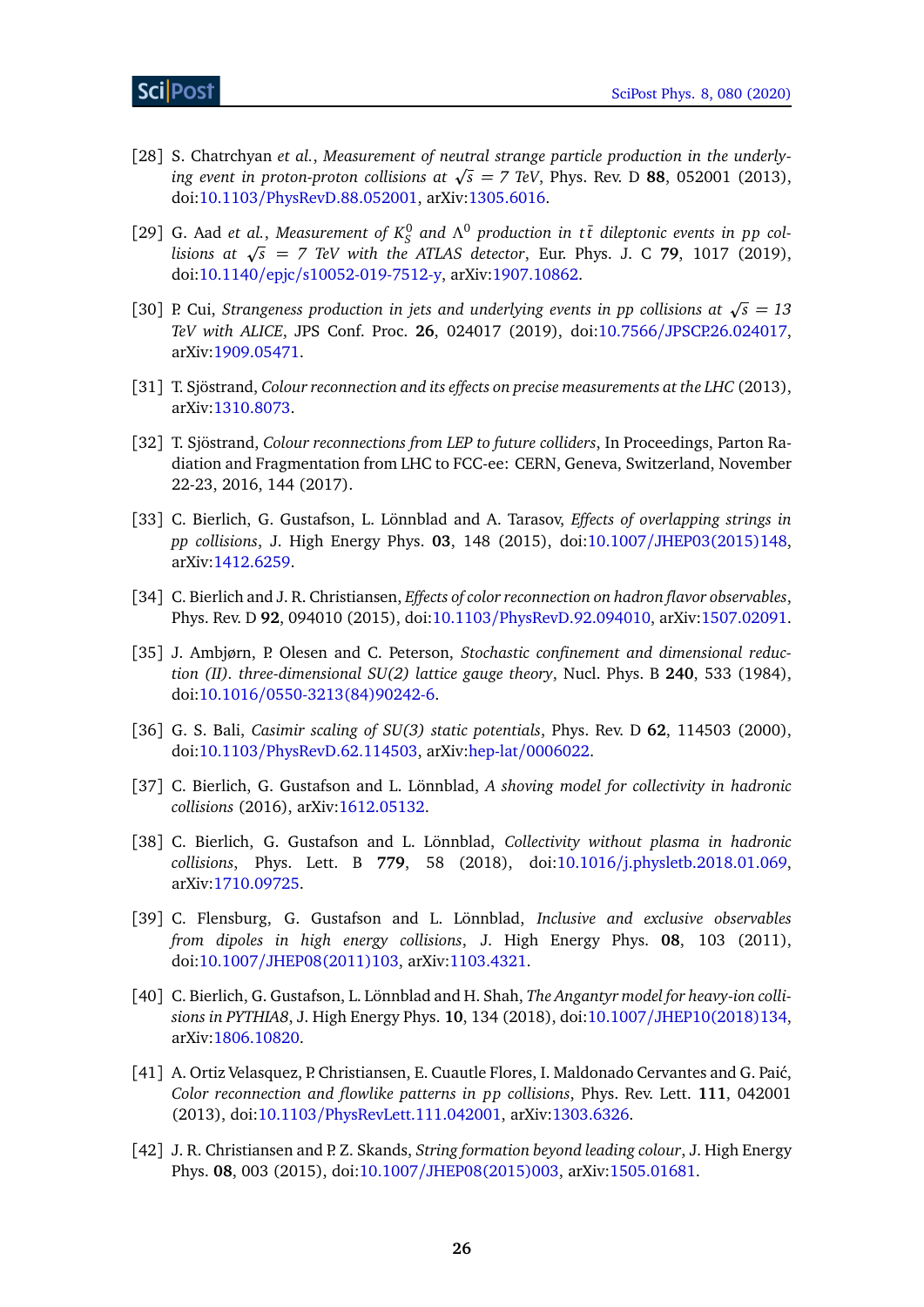- <span id="page-26-0"></span>[43] N. Fischer and T. Sjöstrand, *Thermodynamical string fragmentation*, J. High Energy Phys. **01**, 140 (2017), doi:10.1007/[JHEP01\(2017\)140,](http://dx.doi.org/10.1007/JHEP01(2017)140) arXiv[:1610.09818.](https://arxiv.org/abs/1610.09818)
- <span id="page-26-1"></span>[44] S. Gieseke, P. Kirchgaeßer, S. Plätzer and A. Siodmok, *Colour reconnection from soft gluon evolution*, J. High Energy Phys. **11**, 149 (2018), doi:10.1007/[JHEP11\(2018\)149,](http://dx.doi.org/10.1007/JHEP11(2018)149) arXiv[:1808.06770.](https://arxiv.org/abs/1808.06770)
- <span id="page-26-2"></span>[45] C. B. Duncan and P. Kirchgaeßer, *Kinematic strangeness production in cluster hadronization*, Eur. Phys. J. C **79**, 61 (2019), doi:10.1140/epjc/[s10052-019-6573-2,](http://dx.doi.org/10.1140/epjc/s10052-019-6573-2) arXiv[:1811.10336.](https://arxiv.org/abs/1811.10336)
- <span id="page-26-3"></span>[46] T. Çelik, F. Karsch and H. Satz, *A percolation approach to strongly interacting matter*, Phys. Lett. B **97**, 128 (1980), doi:10.1016/[0370-2693\(80\)90564-X.](http://dx.doi.org/10.1016/0370-2693(80)90564-X)
- [47] E. Ferreiro, F. del Moral and C. Pajares, *Transverse momentum fluctuations and percolation of strings*, Phys. Rev. C **69**, 034901 (2004), doi:10.1103/[PhysRevC.69.034901,](http://dx.doi.org/10.1103/PhysRevC.69.034901) arXiv:hep-ph/[0303137.](https://arxiv.org/abs/hep-ph/0303137)
- [48] M. Braun, J. Dias de Deus, A. Hirsch, C. Pajares, R. Scharenberg and B. Srivastava, *Deconfinement and clustering of color sources in nuclear collisions*, Phys. Rept. **599**, 1 (2015), doi:10.1016/[j.physrep.2015.09.003,](http://dx.doi.org/10.1016/j.physrep.2015.09.003) arXiv[:1501.01524.](https://arxiv.org/abs/1501.01524)
- [49] I. Bautista, A. Fernández Téllez and P. Ghosh, *Indication of change of phase in highmultiplicity proton-proton events at LHC in string percolation model*, Phys. Rev. D **92**, 071504 (2015), doi:10.1103/[PhysRevD.92.071504,](http://dx.doi.org/10.1103/PhysRevD.92.071504) arXiv[:1509.02278.](https://arxiv.org/abs/1509.02278)
- <span id="page-26-4"></span>[50] J. Ramírez, A. Fernández Téllez and I. Bautista, *String percolation threshold for elliptically bounded systems*, Physica A **488**, 8 (2017), doi:10.1016/[j.physa.2017.07.002,](http://dx.doi.org/10.1016/j.physa.2017.07.002) arXiv[:1707.06395.](https://arxiv.org/abs/1707.06395)
- <span id="page-26-5"></span>[51] B. Blok and U. A. Wiedemann, *Collectivity in pp from resummed interference effects?*, Phys. Lett. B **795**, 259 (2019), doi:10.1016/[j.physletb.2019.05.038,](http://dx.doi.org/10.1016/j.physletb.2019.05.038) arXiv[:1812.04113.](https://arxiv.org/abs/1812.04113)
- <span id="page-26-6"></span>[52] E. Levin and A. H. Rezaeian, *The Ridge from the BFKL evolution and beyond*, Phys. Rev. D **84**, 034031 (2011), doi:10.1103/[PhysRevD.84.034031,](http://dx.doi.org/10.1103/PhysRevD.84.034031) arXiv[:1105.3275.](https://arxiv.org/abs/1105.3275)
- <span id="page-26-7"></span>[53] A. Bzdak, B. Schenke, P. Tribedy and R. Venugopalan, *Initial state geometry and the role of hydrodynamics in proton-proton, proton-nucleus and deuteron-nucleus collisions*, Phys. Rev. C **87**, 064906 (2013), doi:10.1103/[PhysRevC.87.064906,](http://dx.doi.org/10.1103/PhysRevC.87.064906) arXiv[:1304.3403.](https://arxiv.org/abs/1304.3403)
- [54] L. Yan, J.-Y. Ollitrault and A. M. Poskanzer, *Azimuthal anisotropy distributions in highenergy collisions*, Phys. Lett. B **742**, 290 (2015), doi:10.1016/[j.physletb.2015.01.039,](http://dx.doi.org/10.1016/j.physletb.2015.01.039) arXiv[:1408.0921.](https://arxiv.org/abs/1408.0921)
- <span id="page-26-8"></span>[55] J. L. Albacete, H. Petersen and A. Soto-Ontoso, *Correlated wounded hot spots in protonproton interactions*, Phys. Rev. C **95**, 064909 (2017), doi:10.1103/[PhysRevC.95.064909,](http://dx.doi.org/10.1103/PhysRevC.95.064909) arXiv[:1612.06274.](https://arxiv.org/abs/1612.06274)
- <span id="page-26-9"></span>[56] A. Dumitru, K. Dusling, F. Gelis, J. Jalilian-Marian, T. Lappi and R. Venugopalan, *The ridge in proton-proton collisions at the LHC*, Phys. Lett. B **697**, 21 (2011), doi:10.1016/[j.physletb.2011.01.024,](http://dx.doi.org/10.1016/j.physletb.2011.01.024) arXiv[:1009.5295.](https://arxiv.org/abs/1009.5295)
- <span id="page-26-10"></span>[57] K. Dusling and R. Venugopalan, *Azimuthal collimation of long range rapidity correlations by strong color fields in high multiplicity hadron-hadron collisions*, Phys. Rev. Lett. **108**, 262001 (2012), doi:10.1103/[PhysRevLett.108.262001,](http://dx.doi.org/10.1103/PhysRevLett.108.262001) arXiv[:1201.2658.](https://arxiv.org/abs/1201.2658)